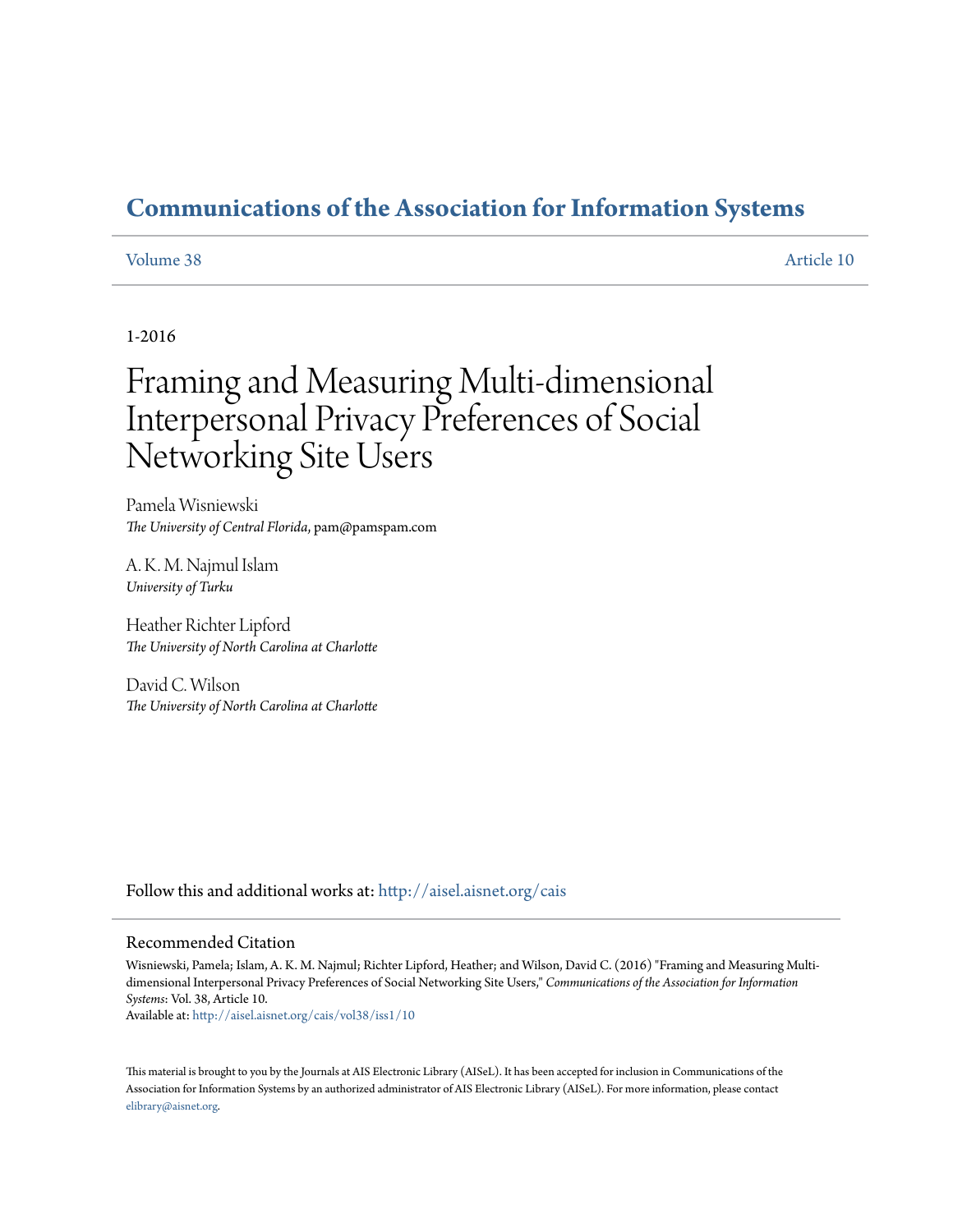

Research Paper **ISSN: 1529-3181** 

# **Framing and Measuring Multi-dimensional Interpersonal Privacy Preferences of Social Networking Site Users**

#### **Pamela J. Wisniewski**

The University of Central Florida College Engineering and Computer Science Harris Corporation Engineering Center *pam@pamspam.com* 

#### **Heather Richter Lipford**

The University of North Carolina at Charlotte Software Information Systems Department

#### **A. K. M. Najmul Islam**

University of Turku, Finland Information Systems Department

 **David C. Wilson**  The University of North Carolina at Charlotte

Software Information Systems Department

#### **Abstract:**

In this paper, we focus on interpersonal boundary regulation as a means to balance the tradeoffs between engaging with others and protecting one's privacy on social networking sites (SNSs). We examine boundary regulation from the combined perspectives of SNS design and end user behavior; we conduct a feature-oriented domain analysis of five popular SNS interfaces and 21 semi-structured SNS user interviews. We use this information to construct a taxonomy of 10 types of interpersonal boundaries SNS users regulate to manage their privacy preferences. We then develop and validate scales to operationalize these 10 boundary types to measure the multi-dimensional nature of SNS users' privacy preferences by using a sample of 581 Facebook users. Our taxonomy provides a theoretical foundation for conceptualizing SNS user privacy, and our scales provide a more robust way to measure SNS users' multi-faceted privacy preferences.

**Keywords:** Interactional Privacy, Social Network Sites, Interpersonal Boundary Regulation, Information Disclosure.

This manuscript underwent editorial review. It was received 09/29/2015 and was with the authors for 1 month for 2 revisions. Dirk Hovorka served as Associate Editor.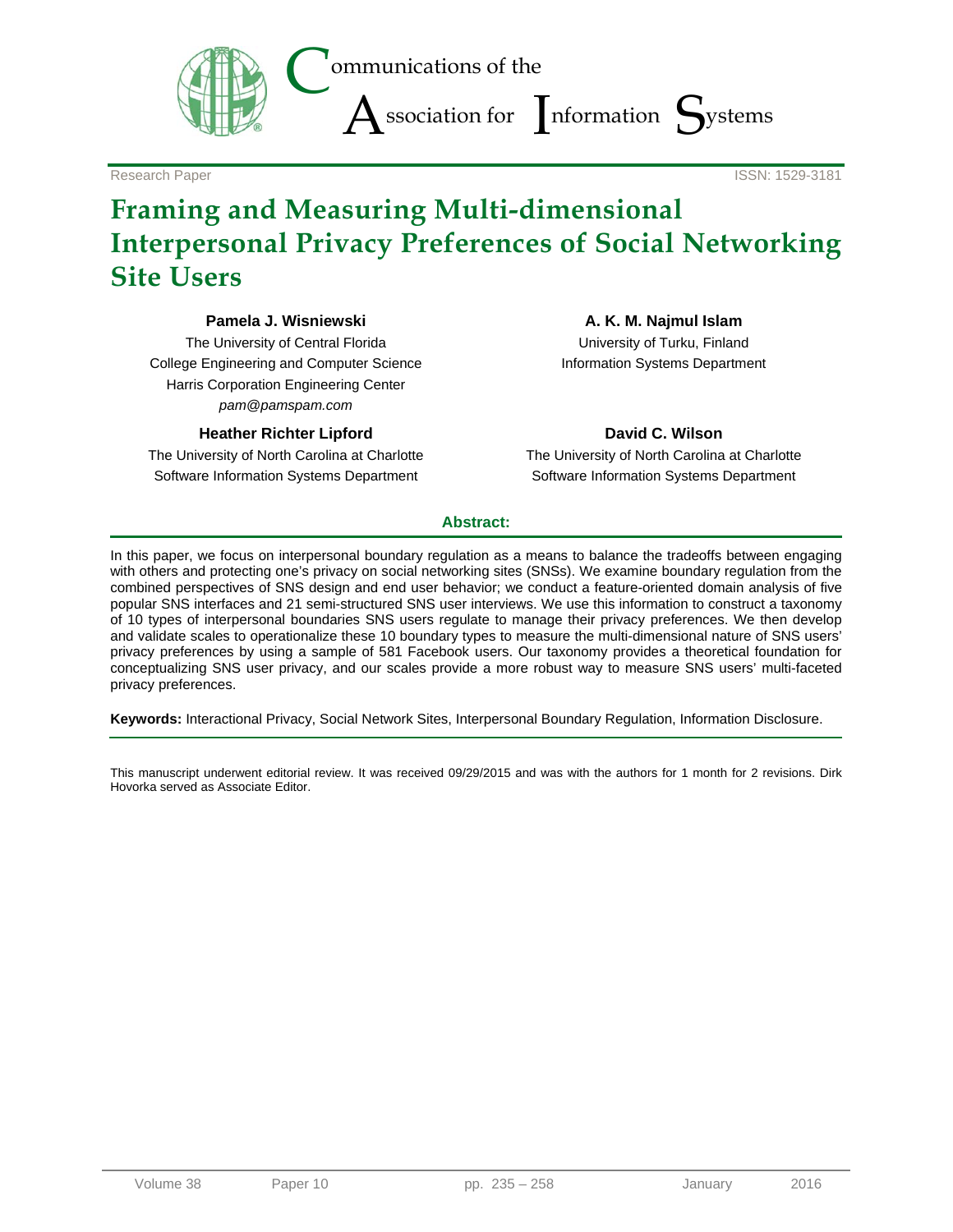# **1 Introduction**

Privacy "paces and regulates" our interactions with others by adjusting the level of access we give of ourselves to others and is an integral part of our self-identity, self-esteem, and our overall wellbeing (Altman, 1975). According to Altman's (1975) seminal work *The Environment* and *Social Behavior*, privacy is a process of interpersonal boundary regulation and the key to maintaining appropriate levels of interaction in one's social environment. This conceptualization of privacy has been beneficial in understanding privacy preferences and social outcomes in physical environments (Harris, Brown, & Werner, 1996; Kaya, Webb, & Miller, 2005; Kaya & Weber, 2003) and has more recently been applied to the context of virtual social environments, such as social networking sites (SNSs). For example, Petronio's communication privacy management (CPM) theory on the dialects of disclosure (2002) extends Altman's metaphor of privacy as boundary regulation, and scholars have applied it to blogs and SNSs (Child, Haridakis, & Petronio, 2012; Child, Pearson, & Petronio, 2009; Child, Petronio, Agyeman-Budu, & Westermann, 2011; De Wolf, Willaert, & Pierson, 2014). Several studies in the computer-mediated communications (CMC) and human-computer interaction (HCI) fields have leveraged Altman's definition of privacy to help understand information disclosure behaviors and outcomes in SNSs (Lampinen, Lehtinen, Lehmuskallio, & Tamminen, 2011; Palen & Dourish, 2003; Stutzman & Hartzog, 2009; Stutzman, Vitak, Ellison, Gray, & Lampe, 2012; Tufekci, 2008; Wisniewski, Knijnenburg, & Lipford, 2014).

In contrast, information systems (IS) field has traditionally taken a different approach to conceptualizing privacy by using privacy concern as a proxy measure for information privacy and examining it as a mediating factor between information privacy antecedents and outcomes, such as behavioral reactions, trust, and regulatory actions (Anton, Earp, & Young, 2010; Dinev & Hart, 2006; Hui, Teo, & Lee, 2007; Malhotra, Kim, & Agarwal, 2004; Pavlou, Liang, & Xue, 2007; Smith, Dinev, & Xu, 2011; Smith, Milberg, & Burke, 1996; Son & Kim, 2008). Several IS privacy frameworks have resulted from researchers' trying to understand consumer disclosure behaviors in the context of e-commerce (Dinev & Hart, 2006; Malhotra et al., 2004). With the proliferation of social media and its rising importance in business and IS-related contexts (Kane, Alavi, Labianca, & Borgatti, 2014), more recent IS studies have begun to examine the role of privacy and information disclosure specifically in SNSs (Li, Lin, & Wang, 2015; Xu, Michael, & Chen, 2013; Zhou & Li, 2014). Even with the different conceptualizations of privacy, one commonality among these different fields, however, is the unilateral emphasis on privacy as it relates to information disclosure. Unlike Altman's original conceptualization of privacy, which encompasses the richer social processes of interacting with others (Altman, 1975), information disclosure represents only one facet of privacy: whether to withhold or disclose private information. We argue that the intense focus on information privacy as opposed to the broader lens of interpersonal privacy limits our overall understanding of privacy in the context of SNSs. For instance, Child and Petronio (2011, p. 35) duly note that "one of the most obvious issues emerging from the impact of social network site use is the challenge of drawing boundary lines that denote where relationships begin and end". As such, one can use social processes, such as friending and unfriending, as mechanisms for regulating interpersonal privacy boundaries in addition to directly managing one's privacy through limiting information disclosures.

We do not adequately understand the subset of mechanisms available for managing interpersonal boundaries in SNSs that inform this broader perspective of SNS privacy. Thus, our main contribution through this work is applying Altman's conceptualization of privacy as a boundary-regulation process (inspired by the CMC and HCI fields) to develop a theoretical framework of SNS privacy. We do this by leveraging established IS methodologies (Gefen, Rigdon, & Straub, 2011; Moore & Benbasat, 1991; Straub, Boudreau, & Gefen, 2004; Strauss & Corbin, 1998) to build our theory and empirically confirm our theoretical framework by operationalizing and statistically validating new scales derived from our qualitative findings. Further, we explore interpersonal boundary regulation as a way to balance benefits and drawbacks that individuals experience when forming and fostering relationships in online social networks. With this paper, we first build a theoretical framework of interpersonal boundary regulation mechanisms that are relevant to SNSs and to better understand how end users employ these mechanisms to manage their social interactions with others. Second, we use this theoretically derived understanding to operationalize new scales, which measure SNS users' multi-dimensional privacy preferences based on their desired levels of privacy. The empirical validation of these scales provides prevalidated measures that future research can leverage.

To do these two things, we first performed a feature-oriented domain analysis (Kang, Cohen, Hess, Novak, & Peterson, 1990) using SNSs as our application domain to identify prominent features that we could leverage for interpersonal boundary regulation. We examined commonalities and variations in the かんかん かんかんかん かんかん

Ş

į

ð

ì

2 ▛

į

i<br>Santa Santa Sa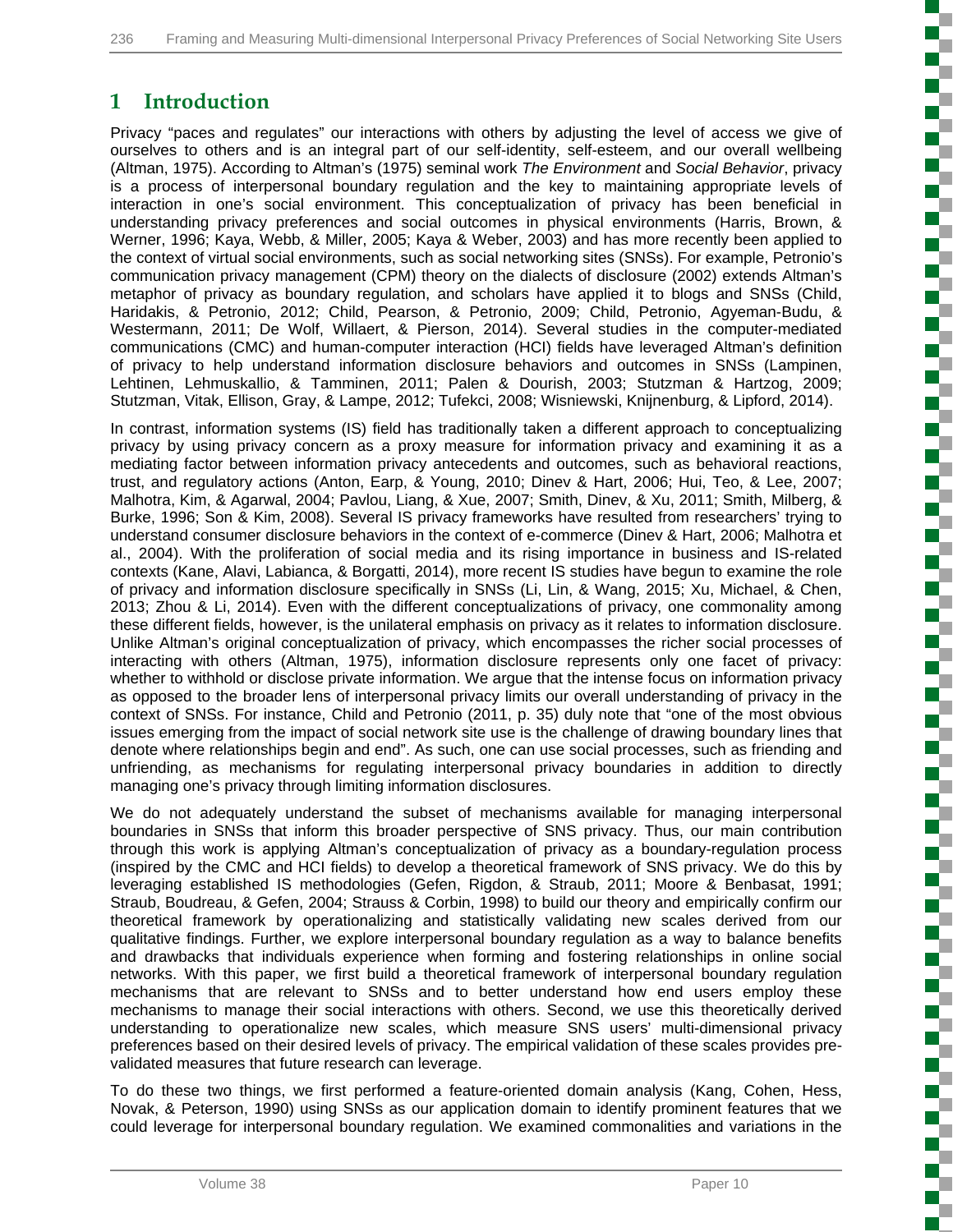features available in five popular SNSs: Facebook, MySpace, LinkedIn, Hi5, and Ning (at the time we performed this analysis, Google+ had not yet launched). Second, we conducted 21 semi-structured SNS user interviews to better understand how users actually leverage these interface features and, more generally, how they manage their online social interactions. Combining these two qualitative approaches, we present a taxonomy of 10 distinct types of interpersonal boundaries SNS users regulate to manage their privacy preferences, which fall into five high-level categories: 1) disclosure, 2) relationship, 3) network, 4) territorial, and 5) interactional privacy boundaries. Finally, we operationalized and validated measures for each of the 10 dimensions in the boundary taxonomy through card-sorting techniques (Moore & Benbasat, 1991; Straub et al., 2004) and a confirmatory factor analysis (CFA) on data collected from 581 Facebook users. Our qualitative work provides a deeper, theoretical understanding of interactional privacy in SNSs by examining current SNS interface designs and end user behaviors. Our empirical findings indicate that boundary regulation is a mounting concern for SNS users that, if improved, could serve to enhance SNS users' experience and possibly facilitate stronger connections through online social networking. We also make a methodological contribution by developing scales that future research can use for measuring SNS users' multi-dimensional privacy preferences; these scales extend beyond information privacy concern, which has traditionally been the proxy measure in privacy research (Dinev, Xu, & Smith, 2009; Malhotra et al., 2004; Smith et al., 2011; Xu, Dinev, Smith, & Hart, 2008).

# **2 Background and Motivation**

Interpersonal boundary regulation is a dialectal process in which individuals dynamically change their desire for social interaction and, thus, must continually negotiate their boundaries with others. To do so, they employ different boundary mechanisms, which are behaviors or strategies that help them achieve their desired level of privacy (Altman, 1975). While this conceptualization of privacy is very applicable to inherently social environments such as SNSs, Altman's original work on privacy focuses specifically on social behavior in relation to the physical environment. Therefore, the primary mechanisms he identifies in his work to negotiate boundaries include personal space, territory, verbal behavior, and nonverbal behavior. However, these mechanisms do not readily translate into virtual environments such as SNSs. For example, boundary mechanisms, such as eye contact and body language, are not an option in SNS interfaces. Moreover, new SNS boundary mechanisms have emerged that are not often employed in the physical world. It would be awkward, for instance, to explicitly unfriend someone in person. Therefore, we first define the set of boundary mechanisms available and applicable to SNS environments so that we can further contextualize Altman's conceptualization of privacy to SNS environments. Specifically, we are interested in identifying the interface controls SNSs provide so that users can manage all aspects of their social relationships. Also, we are interested in understanding if and how SNS users leverage these interface controls as mechanisms for interpersonal boundary regulation.

Second, we both broaden and integrate the current conceptualizations of SNS privacy in academic research. Researchers often define SNS privacy as "the ability of individuals to control when, to what extent, and how information about the self is communicated to others" (Ellison, Vitak, Steinfield, Gray, & Lampe, 2011). Such a definition emphasizes privacy's informational aspects over its interactional aspects. For example, individuals may feel comfortable disclosing personal information in their social networks but may not be comfortable accepting friend requests from strangers. Both of these desires for open information disclosure and intimate relational connections are aspects of personal privacy preference. Yet, much of the research in SNS privacy tends to focus on the former.

In IS privacy research, early work focused primarily on consumer information privacy. For example, Smith et al. (1996) developed the concern for information privacy (CFIP) scale in the context of offline direct marketing, consisting 15 items and four dimensions: collection, errors, secondary use, and unauthorized access to information. Malhotra et al. (2004) developed the Internet users' information privacy concerns (IUIPC) scale using three dimensions: collection, control, and awareness of privacy practices. More recently, Anton et al. (2010) reported a scale of IUIPC using access/participation, information collection, information storage, information transfer, notice/awareness, and personalization. Similarly, these conceptualizations of privacy have also moved away from Altman's (1975) and Petronio's (2002) conceptualizations of privacy as an "interpersonal event" enmeshed in relationships for optimally regulating one's social interactions through a process of boundary negotiation to a definition more focused on limiting information disclosure or increasing privacy control (Tufekci, 2008; Xu, Dinev, Smith, & Hart, 2011). However, privacy, as a construct for social contexts, extends beyond information disclosure decisions, to a broader range of social interactions that require regulating interpersonal boundaries.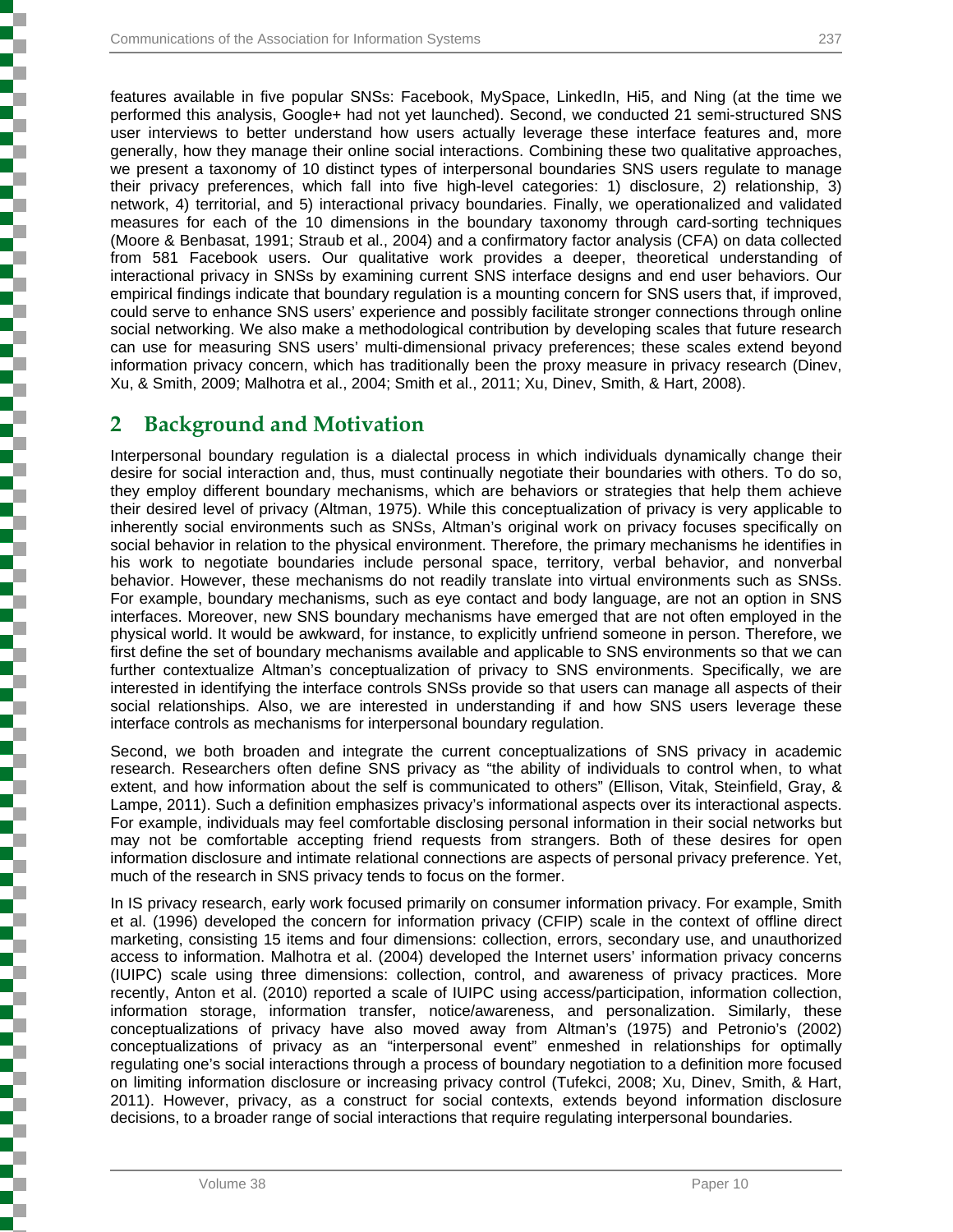As such, our work acknowledges that the nature of interpersonal boundary regulation is dialectical, where individuals negotiate with others to open and close their boundaries to achieve their desired level of privacy. In this way, privacy is an optimization process for achieving one's desired level of social interaction instead of a means of social withdrawal. Second, our work illustrates how interpersonal boundary mechanisms are not confined to one's "privacy settings" and how interactional privacy regulation extends beyond the decision whether or not to disclose personal information. Given this lens of privacy as interpersonal boundary regulation, we describe the methodology for creating a taxonomy, which provides a theoretical framework to understand the multi-faceted nature of SNS privacy boundaries and for operationalizing scales to measure SNS users' privacy preferences based on this theoretical framework.

# **3 Boundary Taxonomy**

The most important and basic step in conducting any form of scientific inquiry involves ordering, classifying, or otherwise grouping the objects or phenomena under investigation (Carper & Snizek, 1980). Researchers have suggested taxonomy, defined as "theoretical study of classification, including its bases, principles, procedures and rules" (Simpson, 1961, p. 11), as an important first step toward developing constructs (Doty & Glick, 1994). Taxonomy helps one identify dimensions and similarities and difference among these dimensions (Bailey, 1994). Thus, we first develop a boundary taxonomy for the SNS context.

## **3.1 Methodology**

We combined two qualitative approaches to develop a taxonomy of SNS interpersonal boundary types. First, we conducted a feature-oriented domain analysis (Kang et al., 1990) across five popular SNSs: Facebook, MySpace, LinkedIn, Hi5, and Ning. Features relevant to interpersonal boundary regulation were abstracted and conceptually grouped to lay the foundation of our taxonomy. Next, we conducted semi-structured interviews with SNS users on how they used these features and how they managed their social interactions online. For instance, we asked participants how they handled friending and unfriending, overlapping social circles, personal disclosures, updates from others, and interpersonal conflicts in their SNSs. Boundaries are often the points where interpersonal conflicts occur; therefore, understanding the types of conflicts that SNS users experienced helped us identify the different types of privacy boundaries SNS users had to manage. For the interviews, we recruited participants via postings on Facebook and through email. We asked the participants to base their responses on actual past experience. We conducted the interviews via Google Voice, Skype, or email, transcribed them using InqScribe, and qualitatively coded them using Atlas.ti 5.5. We first used open coding (Strauss & Corbin, 1998) to conceptually group the SNS interface features by the type of interpersonal boundary they supported. We then used these codes as a priori codes (Lewins & Silver, 2007) for coding our interview data. We continued interviewing new SNS users until we had achieved saturation in our a priori codes (Strauss & Corbin, 1998). Throughout this paper, we use pseudonyms to protect the anonymity of our participants.

## **3.2 Participants**

We collected interview data from 21 SNS users (10 females and 11 males). We audio recorded 13 interviews that averaged 58 minutes each. We completed eight interviews via email with follow-up questions totaling 50 single-spaced pages (out of over 200 pages overall). The users' average age was 36 years old (ages ranged from 21 to 60). Participants primarily used Facebook, with 16 participants logging in daily and four participants logging in weekly. Six participants reported using MySpace weekly to annually, and three said they used to have MySpace accounts but had deactivated them. Eight participants reported having Twitter accounts and six participants had LinkedIn accounts. Participants also reported a variety of other sites, including Ning, Hi5, LibraryThing, Shelfari, Xanga, and others. We interviewed one participant who was not a member of any SNS. The interviews confirmed our a priori codes (territorial, disclosure, and relationship boundaries) and identified additional, emerging boundary mechanism categories (network and interactional boundaries). They also led us to build a hierarchical taxonomy by identifying key dimensions in each of the categories we present in Section 3.3.

## **3.3 Boundary Taxonomy Results**

Table 1 summarizes the taxonomy of SNS boundary types, and we define each component of the taxonomy in detail in Sections 3.3.1 to 3.3.5. Table 3 summarizes the feature-oriented domain analysis of SNS interface controls that support each of the various boundary types across the five SNSs.

かんかん かんかん かんかんかん

i

かんかん かんかんかん かんかんかん かんかんかん

in a company of the company of the company of the company of the company of the company of the company of the company of the company of the company of the company of the company of the company of the company of the company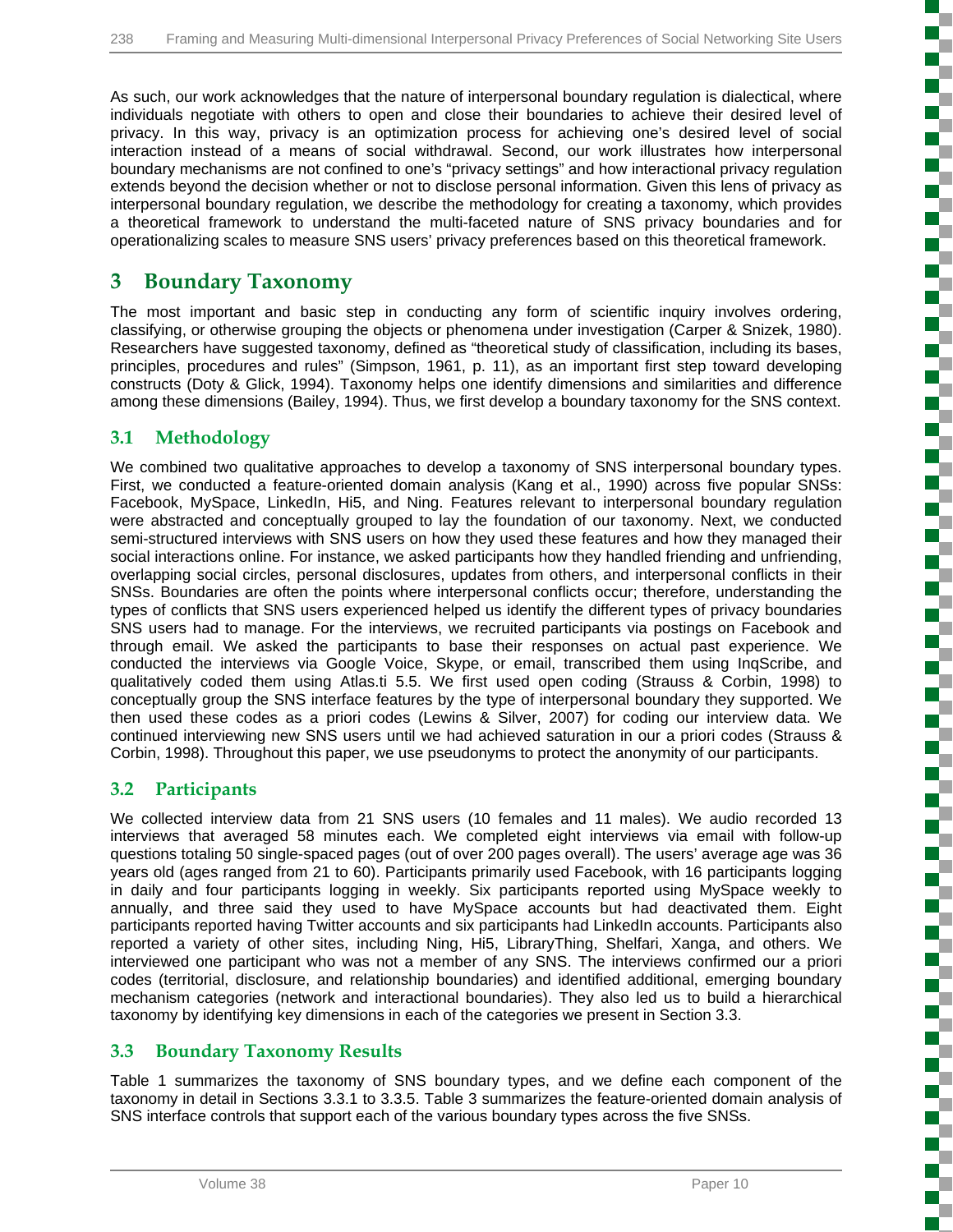| <b>Boundary type</b> | <b>Dimensions</b>    | <b>Definition</b>                                                                          |
|----------------------|----------------------|--------------------------------------------------------------------------------------------|
|                      | Self-disclosure      | Regulating what personal information one discloses in one's network                        |
| <b>Disclosure</b>    | Confidant-disclosure | Regulating how co-owned personal information is disclosed in one's network<br>by others    |
|                      | Connection           | Regulating whom one lets be a part of their social network                                 |
| <b>Relationship</b>  | Context              | Regulating appropriate interpersonal interactions given the unique type of<br>relationship |
|                      | Discovery            | Regulating access others have to one's network connections                                 |
| <b>Network</b>       | Intersection         | Regulating social interactions between connections or groups of<br>connections             |
|                      | Inward-facing        | Regulating incoming content for personal consumption                                       |
| <b>Territorial</b>   | Outward-facing       | Regulating semi-public content available through interactional spaces                      |
|                      | Disabling            | Regulating potential interaction through turning on/off interface features                 |
| <b>Interactional</b> | <b>Blocking</b>      | Regulating overall access of one's self to specific individuals                            |

#### **Table 1. Taxonomy of SNS Boundary Types**

### **3.3.1 Disclosure Boundaries**

Existing SNS privacy literature heavily focuses on disclosure boundaries, otherwise known as personal information privacy (Acquisti & Gross, 2006; Besmer & Lipford, 2010; Christofides, Muise, & Desmarais, 2009; Lampinen et al., 2011; Palen & Dourish, 2003; Stutzman, Capra, & Thompson, 2011; Stutzman, Gross, & Acquisti, 2012; Tufekci, 2008); therefore, disclosure boundaries are also an integral component of our taxonomy. We examined two types of disclosure boundaries: self-disclosure involving private information about one's self and confidant-disclosure boundaries for information that others "co-own" (Petronio, 2002).

Self-disclosure is one of the most supported boundary mechanisms in SNS interfaces (see Table 2 and Table 3) and is often characterized as the "privacy settings" of one's user profile. Because personal information disclosure and privacy settings have both been studied in detail (Acquisti & Gross, 2006; Debatin, Lovejoy, Horn, & Hughes, 2009; Ellison et al., 2011), we highlight two dimensions in which they tend to vary. First is the level of granularity or type of information that one can share with others. Facebook is the most complex in that it allows users to disclose and control more granular boundaries for categories such as biography, website, email address, and eight other categories. The other SNSs had fewer information groupings, which made user profiles chunkier and, thus, self-disclosure boundaries less granular. Second is whom one can share this information with or one's access-level permissions. All SNSs we examined erred on the side of sharing more information to more people by allowing users (often by default) to give access to "everyone" or "all users". However, all five SNSs gave the option for sharing profile information with only "friends" or "connections" in one's network. Facebook gave the most flexibility by giving users the most options for controlling personal information through granularity and access level control by group, network, or individual (Table 2).

| <b>Access level</b>   | Facebook | <b>MySpace</b> | LinkedIn | Hi <sub>5</sub> | <b>Ning</b> |
|-----------------------|----------|----------------|----------|-----------------|-------------|
| Everyone              | х        | x              | X        | х               |             |
| Friends/connections   | х        | X              | х        | х               |             |
| Everyone 18 and older |          | х              |          |                 |             |
| Friends of friends    | Х        |                |          |                 |             |
| Friends and networks  | X        |                |          |                 |             |
| Specific individuals  | X        |                |          |                 |             |
| Only me               | Χ        |                |          |                 |             |

In terms of self-disclosure boundaries, our participants were unconfident or skeptical about their SNS privacy settings and, thus, tended to not take advantage of the granularity or access levels provided to manage self-disclosures. Seven participants displayed a lack of understanding in their settings or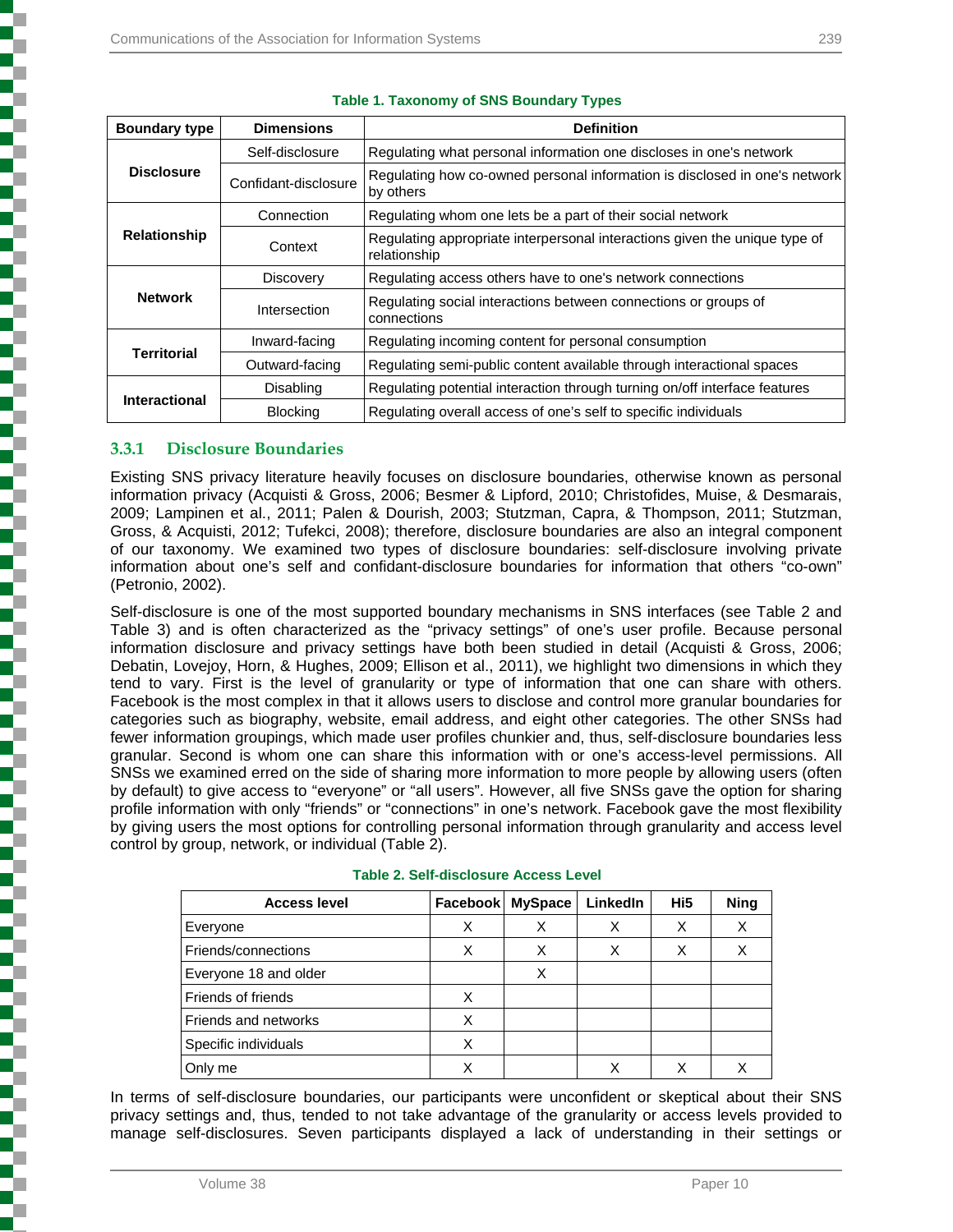experienced an accidental, negative disclosure that made them distrust that the settings even worked correctly. For example, Gina (student, 30) said: "I was annoyed that Facebook had my phone number for all my friends and family and their friends and family to see."

Therefore, instead of supplying personal information to the SNS and managing access level, many simply did not supply the information at all:

*I may show my marriage status and that's about it. I don't think I have ever really thought about how I manage [personal information], I just don't provide it through the social network with any more information than I would give a stranger.* (Larry, software engineer, 54)

Confidant-disclosures occur when a friend or connection posts one's personal information so that it is viewable for others to see, such as tagging pictures of friends or posting otherwise confidential information about another individual. Our past work has shown that such engagement is associated with higher levels of Facebook use and stronger emotional attachment to Facebook. However, Facebook users who have a high level of concern for their personal privacy tend to engage in these types of activities (Wisniewski, Xu, Lipford, & Bello-Ogunu, 2015). Different SNSs have implemented different techniques for managing confidant-disclosures, including access-level manipulation (managing whom can see what), post or comment deletion, untagging, and moderation (Table 3). For instance, at the time of writing, LinkedIn connections were unable to post content on another LinkedIn member's profile with the exception of recommendations, which are moderated by default. Therefore, LinkedIn inherently prevented incidental confidant-disclosures most likely because it is a professional network that values positive self-promotion. In contrast, Facebook has only recently added the ability for users to moderate friends' tags before sharing on their timelines. Therefore, one either has to take action either proactively by setting accesslevel permissions to prevent confidant-disclosures in one's network or retroactively by deleting or untagging unwanted content after the fact.

While participants generally distrusted SNS privacy settings to manage self-disclosure boundaries, which is consistent with past research (Besmer & Lipford, 2010), they exhibited a general trust towards those in their social networks to not breach confidant-disclosure boundaries. Kristine (author, 37) said: "Most people are pretty good. I think that is…because so many people are friends with people who are family and you know people from high school or whatever.".

Three participants noted using an offline coordination process to gain consensus before tagging pictures of themselves or others. However, a failure to coordinate confidant-disclosures beforehand often led to unintentional interpersonal conflict. We found cases where participants needed to clarify their confidantdisclosure boundaries with others after a breach. When this happened, they would usually delete the information disclosed and privately confront the other person. For instance, Dollie's friend innocently congratulated Dollie on her pregnancy via her Facebook Wall. Dollie had not announced her pregnancy to the majority of her family and friends and was upset by this breach of confidence. As a result, she deactivated her Facebook account for the remainder of her pregnancy. Also, Kristine had to delete a comment from her niece regarding an impending out-of-state move because Kristine's husband had not yet notified his company that he was changing jobs and relocating. Overall, confidant-disclosure boundaries were typically managed reactively after the disclosure of potentially damaging information.

#### **3.3.2 Relationship Boundaries**

Relationship boundaries relate to one's deciding whether or not to allow someone to be a member of their social network and subsequently defining the appropriate context for that relationship. While relational boundaries do not tend to fit in the traditional definition of privacy management, we argue that relationship boundaries may be even more important than other privacy boundaries because SNSs implement "friendbased privacy" in that what one shares is directly related to whom one is connected. However, past research suggests that SNS users tend to "hyperfriend": that is, accept friend requests from individuals who are not real friends (Fono & Raynes-Goldie, 2006). Therefore, approximately only 25 percent of our online connections represent true friendship (Zinoviev & Duong, 2009), which allows "weak ties" and true friends to be part of our inner circles (Boyd, 2006). According to Boyd (2004), SNSs typically simplify relationships to a "binary" dimension of friend or not friend. Due to this collapsed context (Grudin, 2001), SNS users often allow acquaintances, family, friends, and coworkers the same level of access, which breaks down the dialectical nature of boundary regulation. Since each context may have different and, at times, mutually exclusive behavioral requirements, acting accordingly in a single space has become a challenge (Tufekci, 2008).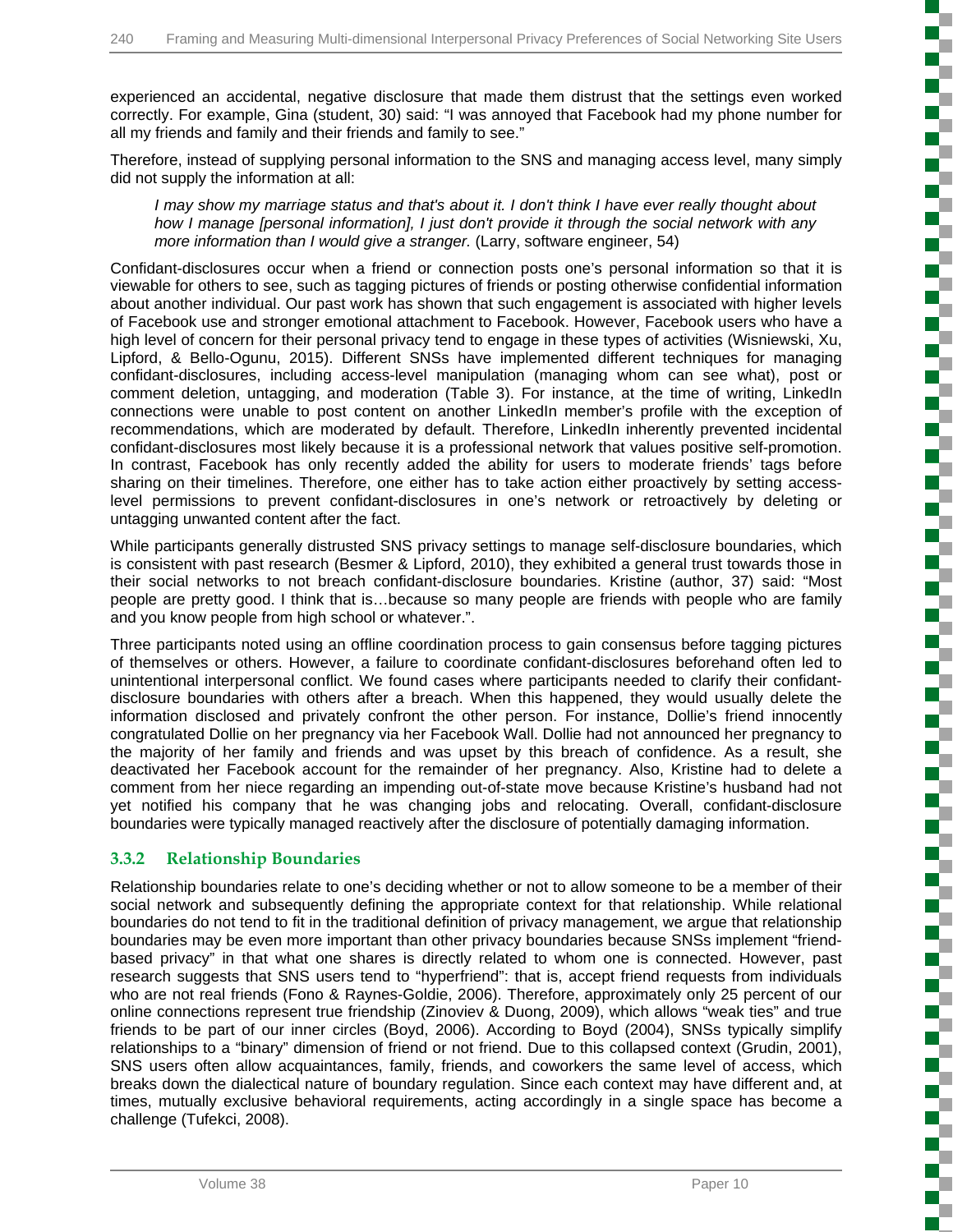The SNSs we examined are all reciprocal networks (where a friend request must be accepted for a connection to be formed); however, SNSs such as Twitter and Google+ allow unilateral relationships. Therefore, the primary mechanisms for managing relationship-connection boundaries across the five SNSs included: changing access-level permissions for friend requests, denying friend requests, and unfriending (Table 3). These SNS interfaces differed on the access-level options users could specify for allowing friend requests. For instance, Facebook allowed SNS users to specify whether or not "everyone" or "friends of friends" could request friendship, while MySpace users could only specify "everyone", "18 or older", and "bands, filmmakers, or comedians". All SNSs provided controls for denying a friend request or unfriending, but social cues discouraged such actions. For instance, Facebook asked users to "confirm friend" or "quietly ignore" a friend request. In addition, the SNSs often visually encouraged friendship by emphasizing accepting over denying a friend request. Conversely, they de-emphasized interface controls for unfriending, which were even difficult to find.

Our participants had very different boundary permeabilities (Petronio, 2002) or levels of relationship connection openness when choosing whom to friend. Three distinct relationship connection boundary profiles emerged. We validated participants' perception of their boundary permeability and found that their descriptions were congruent based on the average number of friends in each of these groups. The first group (three participants who averaged 51 friends each) only allowed intimate relationships into their networks and were very quick to reject friend requests and remove friends should they cause them problems. For example, Dollie (mother, 34) said: "No strangers, no colleagues, and no immediate family [are in my network]. I wanted to keep it just for friends, close friends not usually anyone that I don't typically associate with on a daily basis.".

The second group (nine participants who averaged 266 friends each) had moderate relationship boundaries by allowing friends to acquaintances into their networks. They were able to articulate criteria for accepting or ignoring a friend request but most (7) rarely unfriended anyone ever. For example, Fred (sales manager, 33) said:

*First, if I do not know the person, second if is someone that I would believe to be inappropriate due to the relationship I had with them, third if I just do not like them. I do have one that I would not consider a friend due to a falling out, I keep him out there to make sure he is not saying anything bad about my wife, my friends or me.*

Finally, the third group (eight participants who averaged 626 friends each) had very open relationship connection boundaries and allowed anyone from friends to strangers into their networks. This group had a very large deviation in the average number of friends with friend counts ranging from 69 to 1554. Some participants had very open relationship connection boundaries because they needed resources for games that they played online. Four participants attributed their large networks to their using their social networks for both personal and professional reasons. These participants had an average of 1,045 friends. For example, Lynn and Tyrone were both photographers who posted many of their clients' pictures on Facebook for self-promotion. Kurt (32) was a dating coach who often got clients (and picked up girls) through Facebook. Therefore, his very social profession was intertwined with his large social network. He said:

*I don't have that much of the defined boundary between my personal life in my professional life.*  In fact, for the dating coach thing part of it is kind of living the life style. Being that guy, if you *will. To an extent, it is a little like being a little bit of a celebrity.*

Kristine (37) was an author who said she "blanket accepts" friend requests from almost anyone because they could be one of her fans.

*When I get a friend request, they might be somebody who has read my book or they might be*  some random troll or who knows. So I pretty much just blanket accept everyone and just kind of *assume that they read my book.*

In addition to accepting almost all requests for friendship, these individuals also rarely unfriended, which left their networks large, open, and often unwieldy. More generally, regardless of boundary permeability, we found that unfriending was rare, if at all. Of our SNS users, 75 percent said they rarely unfriended anyone (1-3 people), while 24 percent had never unfriended anyone. For example. Becky (teacher, 29) said: "I've remained friends with some people because I know it would cause more of an issue if I unfriended them then if I just left them on there.".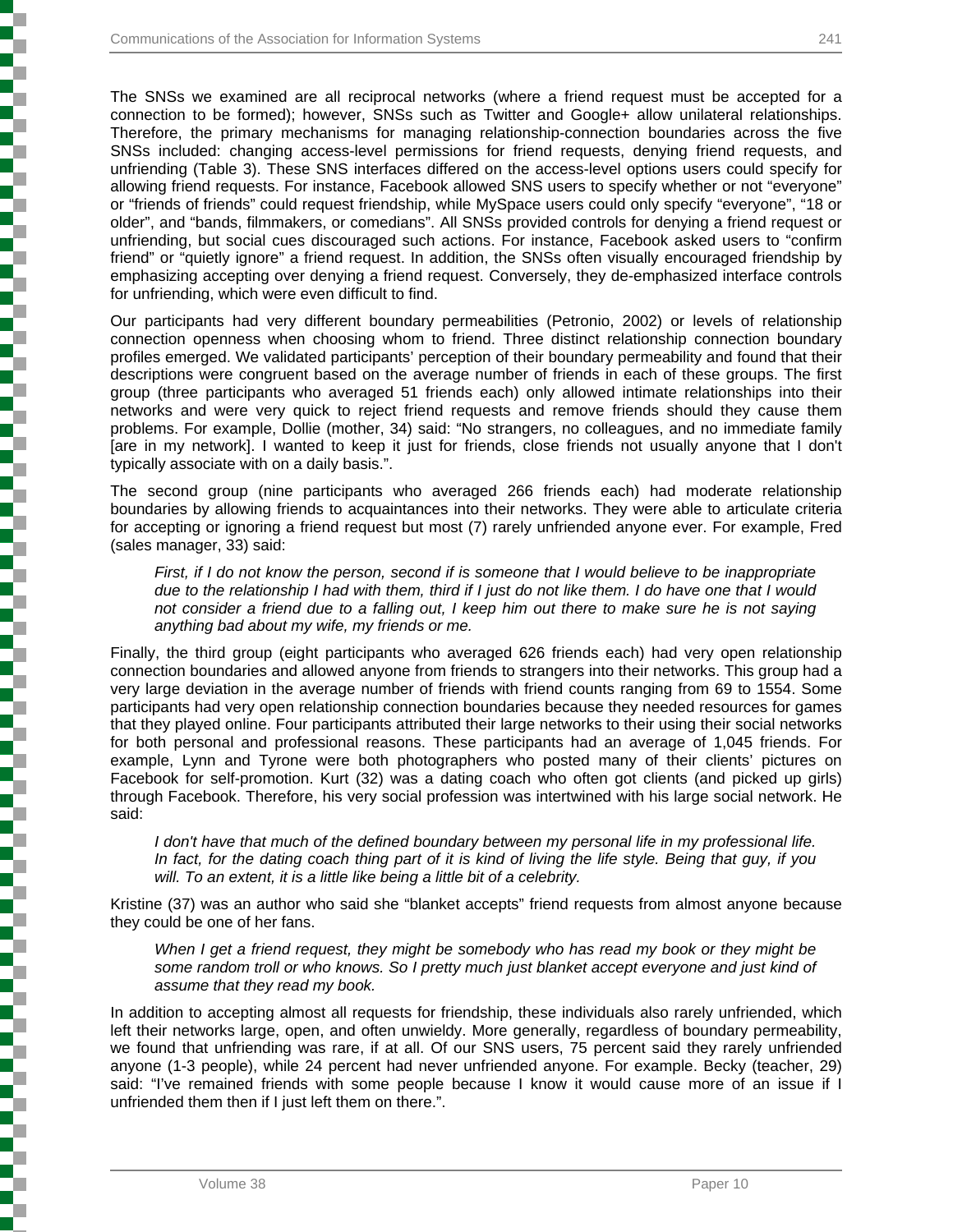In general, individuals let people into their inner circles relatively easily and had a hard time removing them. Therefore, they did not effectively leverage relationship connection boundaries in regulating interpersonal boundaries.

Relationship context defines the appropriate level of interaction with a connection once a relationship connection has been formed. The interaction one desires with a spouse, for instance, is different than interaction that would be considered appropriate with a stranger. Three main groups of SNS friends have been delineated through past research: true friends (strong ties), acquaintances, and random acquaintances (both weak ties) (Zinoviev & Duong, 2009). All the SNSs examined, except Ning, allowed users to label friend groups for personal use (e.g., "college buddies" or "co-workers"). Boyd (2006) describes this as "overloading" friends to represent different contexts than just friendship. However, only Facebook lets users leverage those groups to set access levels for sharing items such as status updates, contact information, and pictures.

Relationship context boundaries were problematic for our SNS users. Only 33 percent of the users separated friends into groups, and only two participants actually used these groups to manage accesslevel privacy. Individuals characterized grouping friends by type of relationship more as a strategy to 1) organize friends to reference later and 2) to manually use the list to send directed communications to a group. However, grouping rarely led to contextual interactions, such as posting status updates directed to a specific group. Individuals felt that using this mechanism was a hassle or did not trust their own abilities to categorize and keep groups up-to-date. In addition, many of the participants did not know they could use groupings, such as Facebook friend lists, to post directed status updates or pictures. For example, Tia (administrative assistant, 37) said:

*I've never done that because I did not know that I could…If I am addressing a group, it is a general message to everybody, on my wall anybody can see it, but if I say, "what's up PDC",... the people and that group know who I'm talking about.*

Because interactions lack context, SNS users tended to make those interactions more generic and less personalized and, thus, lost an aspect of intimacy. For example, Gordon (restaurant manager, 48) said:

*When I am feeling sort of depressed, and I just want to share but I don't want to share it with everybody. That is where it becomes difficult because you want to share like you are sharing with your friends but not everyone is on equal footing…. I find myself sort of trying to speak in code sometimes or just hold back what I really am feeling.*

As a result, some individuals experienced a sense of loss of their authentic selves in their SNSs. This was especially true for the four participants who used their networks for professional and personal use and is likely a key factor for lack of intimacy experienced in SNSs.

### **3.3.3 Network Boundaries**

An individual's social network structure contains cliques—groups of people whom all know each other and independent sets of friends that have no common connections (Scott, 2009). SNS users not only have to manage their boundaries with individual connections but also the transitive interactions that may arise between them. Network boundaries are mechanisms to demarcate one's connections or groups of connections and serve to monitor interactions between one's different circles of friends. Traditional social networks are physically spread out and linkages between individuals are implicit or hidden to others; therefore, they are more easily managed. For example, estranged friends are invited to dinner on separate occasions. Online, those connections become transparent (Boyd & Ellison, 2007) and physical distance is removed, which makes one's network less manageable and affords potential social interaction between otherwise unconnected parties. We uncovered two types of network boundaries in our study: network discovery and network-intersection boundaries. Network discovery deals with how individuals manage the exposed, traversable nature of their networks to regulate overall access by others. Networkintersection boundaries are used to regulate how different social circles in one's network overlap and interact.

We concluded that SNSs lack controls for flexible management of network discovery boundaries. Only Facebook (Table 3) provided a separate functionality for being able to customize who can see one's friend list with the following levels of access: "everyone", "friends of friends", "friends only", or specific individuals. However, Facebook users could not partially hide subsets of friends from others. The other SNSs were even less flexible: they tied one's friends list to one's entire profile visibility. Hi5 and LinkedIn gave a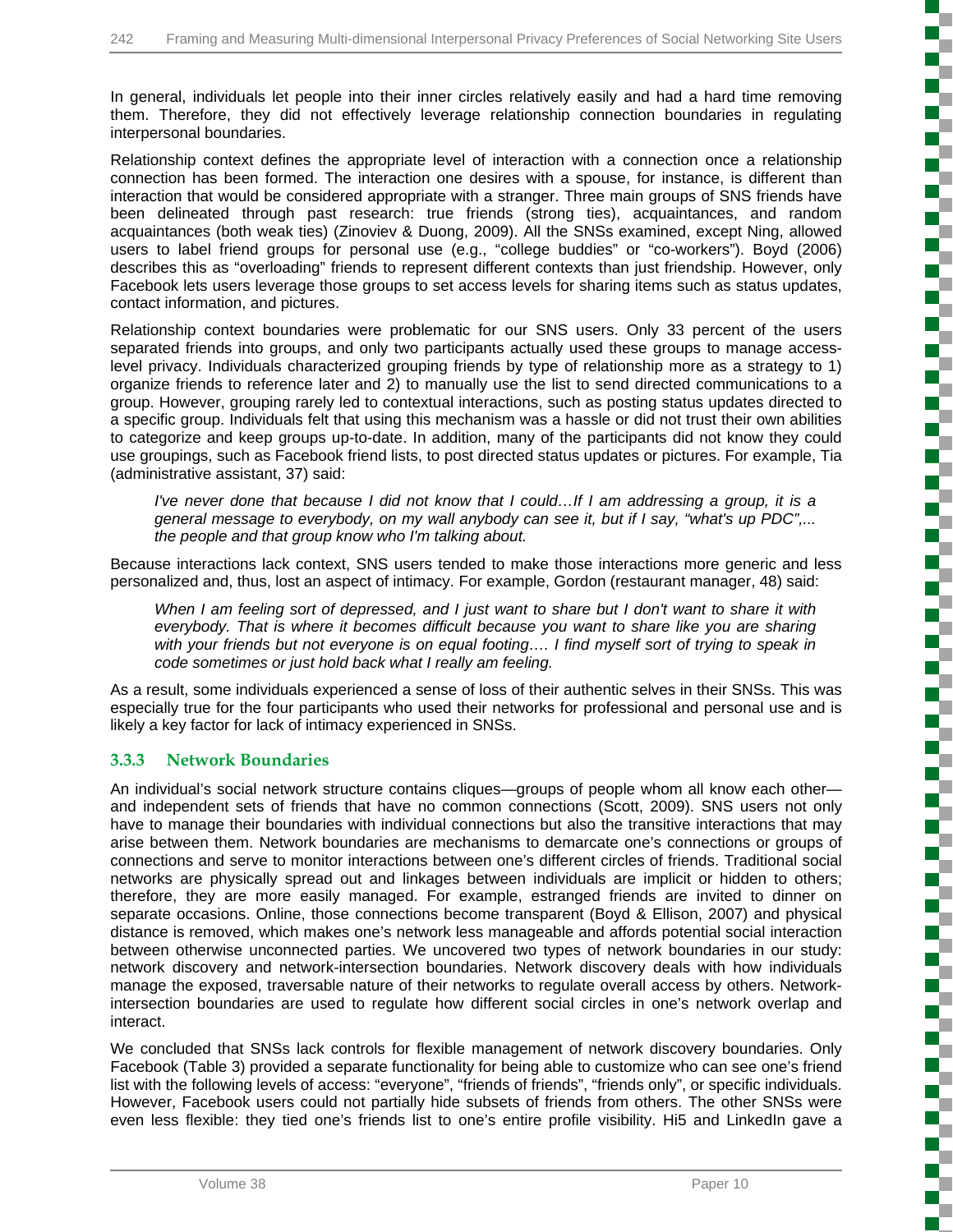binary option to show or hide connections for everyone, and MySpace did not provide the option at all. Thus, managing discovery of others in one's network was only available to users at a very high level or not at all.

Serendipitously discovering unknown relationships or, as Allen described it, "six degrees of separation" tended to outweigh potential risks for SNS users when it came to network-discovery boundaries. Six participants shared stories about how they were able to discover interesting linkages between their friends or use connections to find others. When network discovery was an issue, it was typically others' exploiting one's network. In particular, Lynn (photographer, 30) and Tyrone (photographer, age 31) also had competitors in their networks. As Lynn said:

*Every time I take pictures of someone and tag them in it, he [competitor] will friend request that person to his page, and that bothers me because it feels a little stalker-ish. He is trying to build his numbers to get a bigger name on his page.*

Self-image was also a network-discovery issue for three participants who were mindful of whom was visible in their networks because it could be perceived as a bad reflection on them. However, only two participants had ever hidden their friend list; Alana had done so accidentally.

The same lack of interface flexibility was true for managing network-intersection boundaries. Similar to relationship-context boundaries (Table 3), the only support we found for network-intersection boundaries was the ability to create and leverage friend groups or lists. Again, only Facebook provided a mechanism for posting information to specific groups so that only members of that group can interact within that thread. In this case, Facebook users could prevent groups of friends from overlapping for narrowed contexts, but they still had no way to manage social interactions between individuals outside the context of a specific post. Overall, SNS network-boundary management tended to be unavailable or all-or-nothing in nature.

Network-intersection boundaries tended to be a bigger concern for our participants than networkdiscovery boundaries due to high potential for conflict and lack of control. As Steve (minister, 57) said: "I have friends and relatives who are at extreme opposites religiously and politically...It is very likely to lead to a heated, sometimes hateful confrontation between my 'friends'. I really don't like that!".

Regina (HIV awareness coordinator) managed how her friends interacted in her network by personally moderating conversations when they got out of hand. She said: "I am 60 years old, so I can pull out the grandma and say 'you know, that really wasn't okay'. Sometimes it works, and sometimes there is a bit of huff but people do pipe down at that point.".

Due to the lack of interface controls for regulating network-intersection boundaries (and awareness of how to use controls that were available), participants did little to manage network boundaries in the interface, which often resulted in unwanted interactions and conflicts between one's friends.

## **3.3.4 Territorial Boundaries**

Territorial boundaries involve using "places and objects in the environment" to personalize or mark "ownership, possession, and occasional active defense" (Altman 1975, p. 104). We found two types of SNS territories in use: inward-facing territories and outward-facing territories. Inward-facing territories such as Facebook's "news feed," LinkedIn's "updates," Hi5's "network updates," MySpace's "stream," and Ning's "latest activity" served as spaces for personal consumption of updates from connections or friends (e.g., photo uploads, links, videos, new connection updates). These SNSs provided three mechanisms for managing inward-facing territories: filters, preference settings, and hiding (Table 3). Filters provided a temporary territorial boundary; managing preference settings gave users more permanent control over what appeared and from whom. Hiding generally occurred on a real-time basis and was specific to all content from a specific individual. Unhiding an individual required additional work of modifying account settings. The five SNSs were inconsistent as to the filters and preference settings provided through their interfaces. For instance, MySpace allowed users to set a preference for what type of friend updates they would like to see in their Stream. In contrast, Facebook did not provide any preference settings to permanently manage news feed updates by type.

Participants perceived inward-facing territories such as Facebook's news feed as ephemeral in nature, impersonal (not directed at them), and private (not seen by others); therefore, inward-facing territorial management was not a high priority. Thus, the predominant mechanism for managing inward-facing territorial boundaries mentioned by 43 percent of our SNS users was to skim or ignore content, which was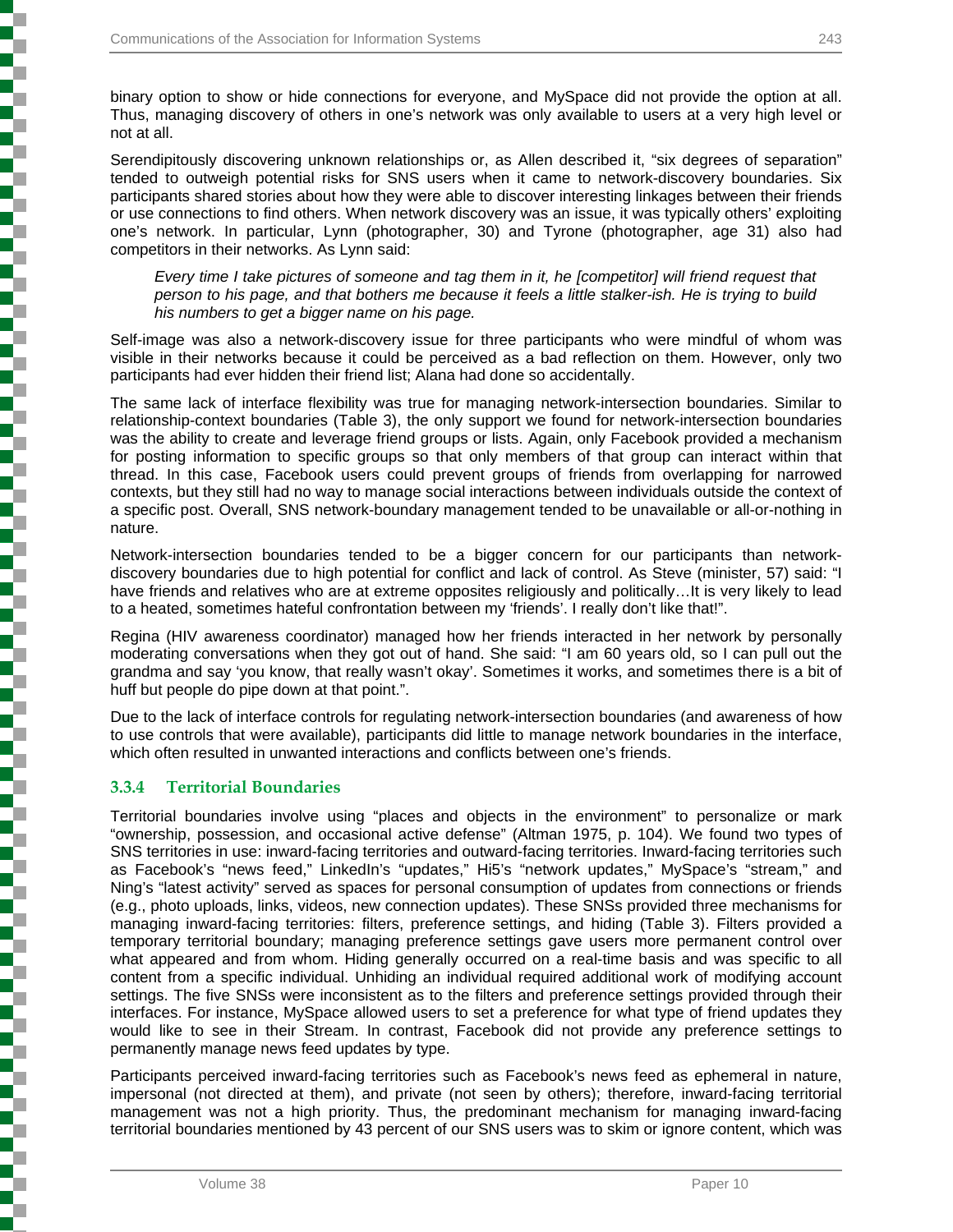possibly a coping mechanism they developed to manage sheer information overload (Wisniewski, Lipford, & Wilson, 2012). As Larry (software engineer, 54) said: "It's just easier for me to just ignore it. It's kind of like the same thing people get all irritated about strip joints. Hey if you don't like it, don't go in.".

When managing inward-facing territories, our participants differentiated between hiding games and hiding people on Facebook. While almost half of our participants said they hid Facebook games from their news feed, only 29 percent said they hid individuals from their feed. In some cases, participants chose to hide content from people they wanted to have access to but did not want to be reminded of on a regular basis. Therefore, participants had to actively engage with these individuals or be the recipient of direct communication from the hidden friend in order to have continued interaction through the SNS. As Tia (administrative assistant, 37) said: "I don't unfriend them but I just cut off their news feed, and if I am that interested in what she is doing then I'll just go to her page and check her out.".

Interestingly, hiding tended to be a fairly permanent boundary in that once an individual was hidden, they were rarely unhidden again in the future. Furthermore, four participants expressed confusion over their ability to regulate their inward-facing territories in SNS environments by saying they were unaware or unsure about how to hide someone from their news feeds.

Outward-facing territories, such as Facebook's wall or timeline, are dynamic representations of users and their SNS activities. We classify such outward-facing territories as secondary or "interactional" territories that are a "blend of public or semipublic availability and controlled by regular occupants" (Altman, 1975, p. 114). Because these secondary territories are bridges between private and public, boundary confusion often occurs. As Altman (1975, p. 114) states, "Secondary territories, because of their semipublic quality often have unclear rules regarding their use and are susceptible to encroachment by a variety of users, sometimes inappropriately and sometimes predisposing to social conflict". Because technology fully mediates social interactions in SNSs, confidant-disclosures are strongly linked to outward-facing territories. Generally, the same mechanisms that SNS users use to form outward-facing territorial boundaries are the same ones they use to create confidant-disclosure boundaries (Table 3). The distinction in practice is that confidant-disclosure is focused on one individual's disclosing someone else's private information. Outward-facing territorial boundaries can be violated when one's friends post any type of undesirable content in one's virtual spaces. To illustrate the difference, Tia deleted profanity from her Facebook wall because her outward-facing territorial boundary preference was to not let her friends post obscene content for others to see. However, this content had nothing to do with Tia herself. However, when Dollie deleted a friend's congratulatory comment on her pregnancy (before she shared the news publicly), she implemented both an outward-facing territorial boundary and a confidant-disclosure boundary.

With our participants, outward-facing territorial boundary regulation was characterized by quite a bit of uncertainty and implied lack of control, which is consistent with past research that has identified spatial and temporal boundaries (Tufekci, 2008) as a challenge in these virtual spaces. Because participants did not have a good sense of their audience and knew that any interaction that occurred could potentially draw attention in the future, participants struggled to maintain appropriate boundaries and expressed frustration and dissatisfaction in SNS use. As Alana (substance abuse counselor, 28) said: "I hate Facebook. I don't trust it, and I have no idea what I'm really sharing and who's seeing what.".

When asked how they managed content shared with others in their network, 29 percent of our participants immediately started talking about how they managed information contained in their user profile instead of what their friends were sharing outwardly, which suggests that individuals felt like they had control over personal information in their profiles but rarely thought about managing how information and interactions were shared through their virtual territories even when SNSs provided the functionality to do so. In the few cases where individuals manipulated access-level viewing permissions, they generally did so to hide pictures (three participants) or posts from others to avoid conflict (two participants). As Allen (technical services, 31) said:

*My wife and I have had to make her father unable to see any of our photos of a niece, since she is black. [Her] dad is a horrible racist so his knowing about her would negatively affect her and no one deserves that.*

Many participants did report removing content from their virtual territories: 52 percent of our participants said they have deleted a post or comment while 38 percent had untagged themselves in a photo. Reasons for doing so included avoiding conflict, filtering out negativity, protecting personal information, or maintaining a certain self-image. However, some participants expressed discontent because they felt they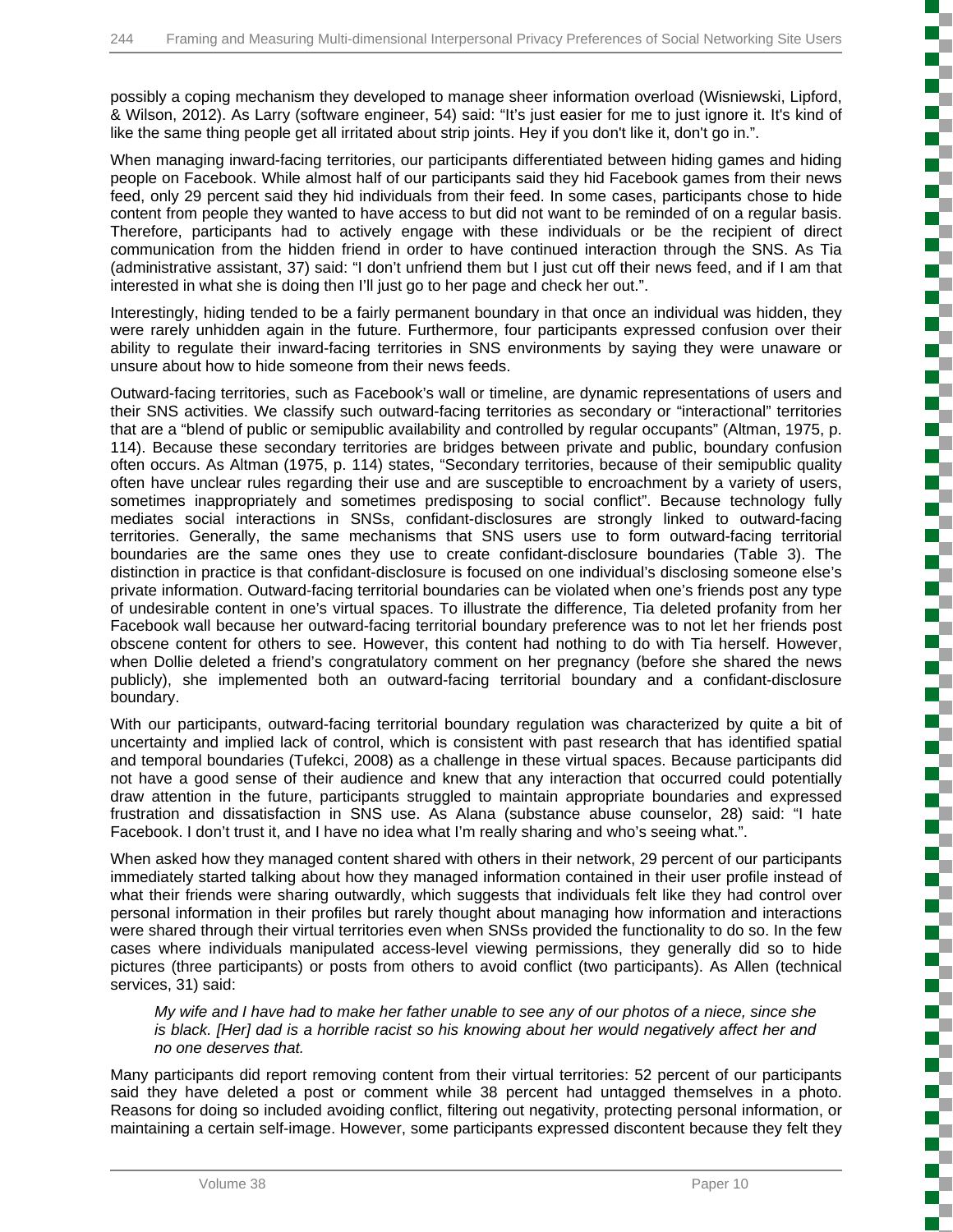always had to monitor their outward-facing territories to delete unwanted content immediately to minimize any potential damage. Three participants who were both MySpace and Facebook users said that they wished Facebook also allowed moderation. As Tia (administrative assistant, 37) said: "I did not accept a friend request from an ex [on Facebook]...not knowing what he was going to say. If I could monitor what he would post before he could post it, then we could have been friends.".

For inward- and outward-facing territories, we found a general frustration with the boundary-regulation process even though interface controls were available for boundary management. Inward-facing territories were just too time consuming to manage, while participants felt they lacked control over their outwardfacing territories.

#### **3.3.5 Interactional Boundaries**

₿

Interactional boundaries limit direct access to oneself and, thereby, avoid the need for other types (i.e., relational, territorial, etc.) of boundary negotiation with others. SNS users can erect interactional boundaries by disabling interactive interface features, such as one's Facebook wall or MySpace comments. For example, in "things others share", Facebook allowed users to specify whether or not one's friends "can comment on posts", "suggest photos of me to friends", and "friends can check me into places". Disabling represented a temporary or permanent withdrawal from interaction generally that was not directed at any individual. Five participants said they had disabled features in the past including their wall (two), picture tagging (one), and chat (two). As Allen (technical services, 31) said: "I do not feel safe or trustful of [people] to NOT post bad things on my statuses and photos. I turned off my wall on Facebook as a result.".

Disabling interaction was usually associated with a sense of mistrust of one's network and a high desire to control one's outward-facing territories. In the case of chat, individuals tended to disable chat temporarily to limit interruptions but turned it back on when they welcomed the interaction. However, five participants were unaware or had never thought about disabling interactional features of the interface, while Nelson had accidentally disabled his Facebook wall.

The most drastic form of interactional boundary management is blocking. When one blocks another user, that user cannot view or contact that person at all. In this way, blocking is a means to directly cut off access to oneself from a specific other and, therefore, is often personal when used. LinkedIn is unique that it did not provide any controls for interactional boundary regulation because, perhaps, it targets business professionals and so limits interactions (Table 3). Individuals who implemented blocking interactional boundaries tended to have past negative experiences with an individual and wanted to avoid confrontation and potential future drama. Four participants blocked others due to extreme conflicts, stalking, or "just being nosey". Three participants reported blocking due to spam. But most had never blocked anyone because they never felt "uncomfortable enough" to do so or in fear of being rude. As Lynn (photographer, 30) said:

*I'm not good with confrontation, so I just [unfriended] him, but I'm struggling with trying to block him because he can still see my pictures. I don't want to be rude to him, so I'm struggling with do I just be rude or do I just let it go? I don't know.*

According to the participants, social norms and feature awareness problems were the primary reasons they did little to create interactional boundaries using SNS interface controls. Users only overcame these two obstacles when extreme negative experiences motivated them to reassess interactional boundaries. It is also possible that such boundaries are rarely implemented because creating them to avoid negative interactions also removes any potential for future positive interactions.

| <b>Boundary type</b>  | <b>SNS interface controls</b>                               | Hi <sub>5</sub><br><b>LinkedIn</b><br><b>MySpace</b><br>Facebook |   |   |   | <b>Ning</b> |
|-----------------------|-------------------------------------------------------------|------------------------------------------------------------------|---|---|---|-------------|
|                       | <b>Disclosure boundaries:</b> managing personal information |                                                                  |   |   |   |             |
| Self-disclosure       | See Table 2                                                 |                                                                  |   |   |   |             |
|                       | Access-level settings                                       |                                                                  | х | X |   | Χ           |
| Confidant-disclosures | Delete posts or comments                                    |                                                                  | Χ | X | Χ | $\check{ }$ |
|                       | Untagging                                                   |                                                                  | Χ | X |   |             |
|                       | Moderation                                                  |                                                                  | Χ |   | Χ |             |

|  |  | <b>Table 3. SNS Interface Supported Boundary Mechanisms</b> |
|--|--|-------------------------------------------------------------|
|  |  |                                                             |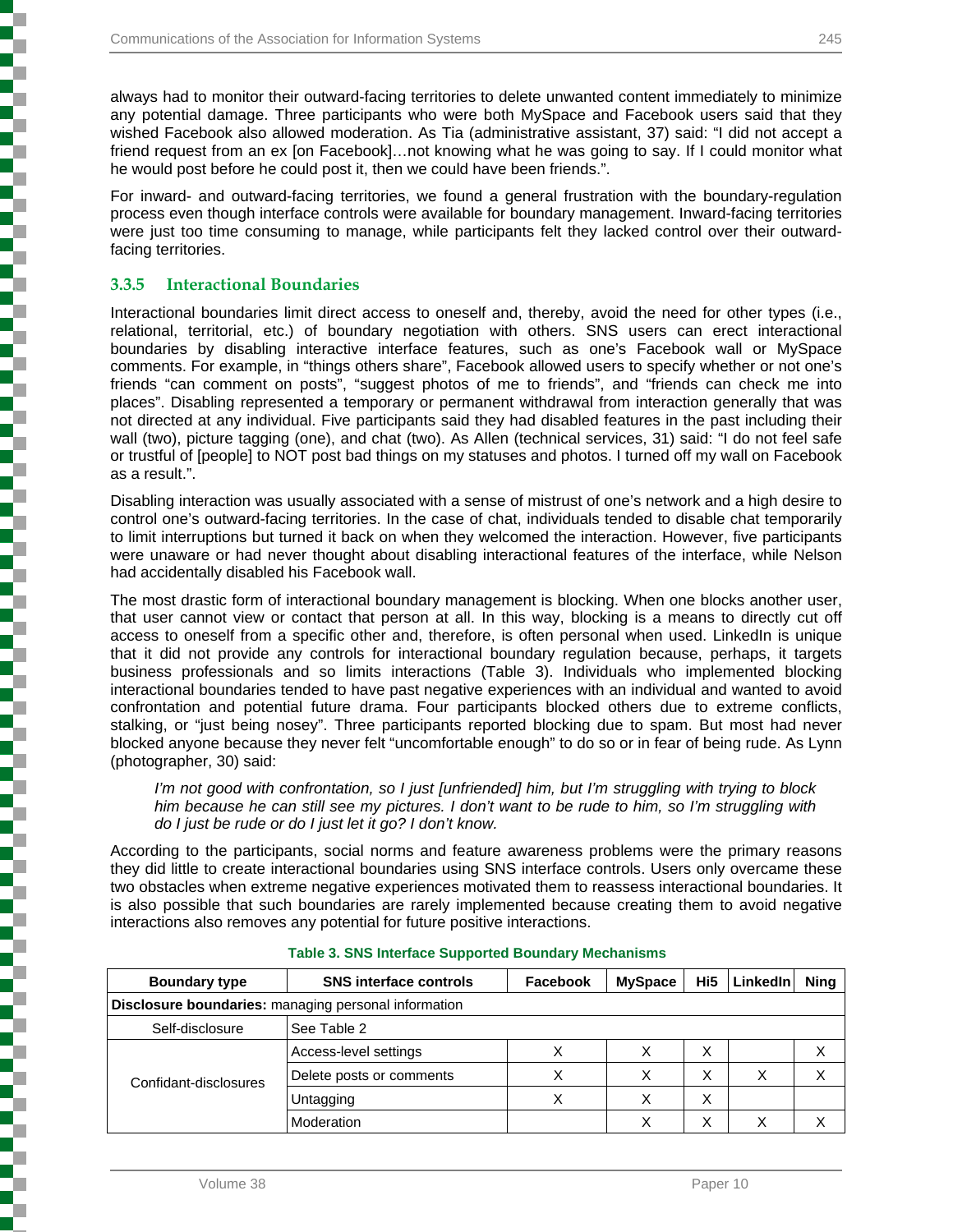|                  | Relationship boundaries: managing one's interpersonal interactions  |   |   |   |   |          |
|------------------|---------------------------------------------------------------------|---|---|---|---|----------|
|                  | Access level-friend request                                         | X | X | X | X |          |
| Connection       | Deny friend request                                                 | X | X | X | X | X        |
|                  | Unfriend/remove connection                                          | X | X | X | X | X        |
|                  | Group labeling                                                      | X | X | X | X |          |
| Context          | Group management                                                    | X |   |   |   |          |
|                  | Network boundaries: managing interactions between one's connections |   |   |   |   |          |
|                  | Access level-friend list                                            | X |   |   |   |          |
| <b>Discovery</b> | Access level-profile                                                |   | X | X |   | $\times$ |
|                  | Hide connections                                                    |   | X | X | X |          |
| Intersection     | See relationship context above                                      |   |   |   |   |          |
|                  | Territorial boundaries: managing one's virtual spaces               |   |   |   |   |          |
|                  | <b>Filters</b>                                                      | X | X | X | X |          |
| Inward facing    | Preference settings                                                 |   | X | X | X |          |
|                  | Hiding                                                              | X | X |   | X |          |
| Outward facing   | See confidant-disclosure above                                      |   |   |   |   |          |
|                  | Interactional boundaries: managing access to self                   |   |   |   |   |          |
|                  | Search (finding you)                                                | X |   |   |   |          |
|                  | Posts/commenting                                                    | X | X | X |   |          |
| Disabling        | Tagging                                                             | X |   |   |   |          |
|                  | Friend requests                                                     |   |   | X |   |          |
|                  | Chat                                                                | X | X |   |   | X        |
| <b>Blocking</b>  | Blocking                                                            | X | X | X |   | X        |

# **4 Privacy Preference Scale Development and Validation**

# **4.1 Methodology**

After we built the taxonomy of different privacy boundary types, we developed scales to measure users' preferences regarding each. We operationalized the measures to reflect Altman's (1975) definition of desired privacy level or the optimal privacy level an individual strives to achieve when interacting with others. To clarify, "optimal" privacy, as Altman defines, is not a state of being more closed to others but instead one's ability to achieve their desired privacy level, which varies from person to person. In psychology, researchers have developed similar multi-dimensional scales to capture individual's desire for privacy in offline contexts and emphasized that "it is not assumed that all individuals with a strong desire for privacy desire all forms of privacy equally" (Harrison, 1993, p. 10). Similarly, our work allows an individual's desire for privacy to vary across the ten boundary types. First, we measured SNS users' desire for privacy across the ten boundary types in our taxonomy. To do this, we first compiled a list of initial item pools to measure each dimension based on quotes from interviews and reviewing the literature. We simplified the item wordings and removed redundant items. Following the "rule of three" (Freeze & Raschke, 2007), we created three items to measure each of the ten boundary types. To pre-validate these measures (10 dimensions  $x$  3 items = 30 items) for discriminant validity, we used card-sorting (q-sorting) techniques (Moore & Benbasat, 1991; Straub et al., 2004). We validated the scales by conducting a partial least squares (PLS) confirmatory factor analysis (CFA) (Gefen & Straub, 2005) on a data set of 581 Facebook users.

# **4.2 Participants**

We developed our scales in two stages: 1) pre-validation and 2) validation. To pre-validate measures for face validity, we recruited 71 participants through messages posted on the primary researcher's Facebook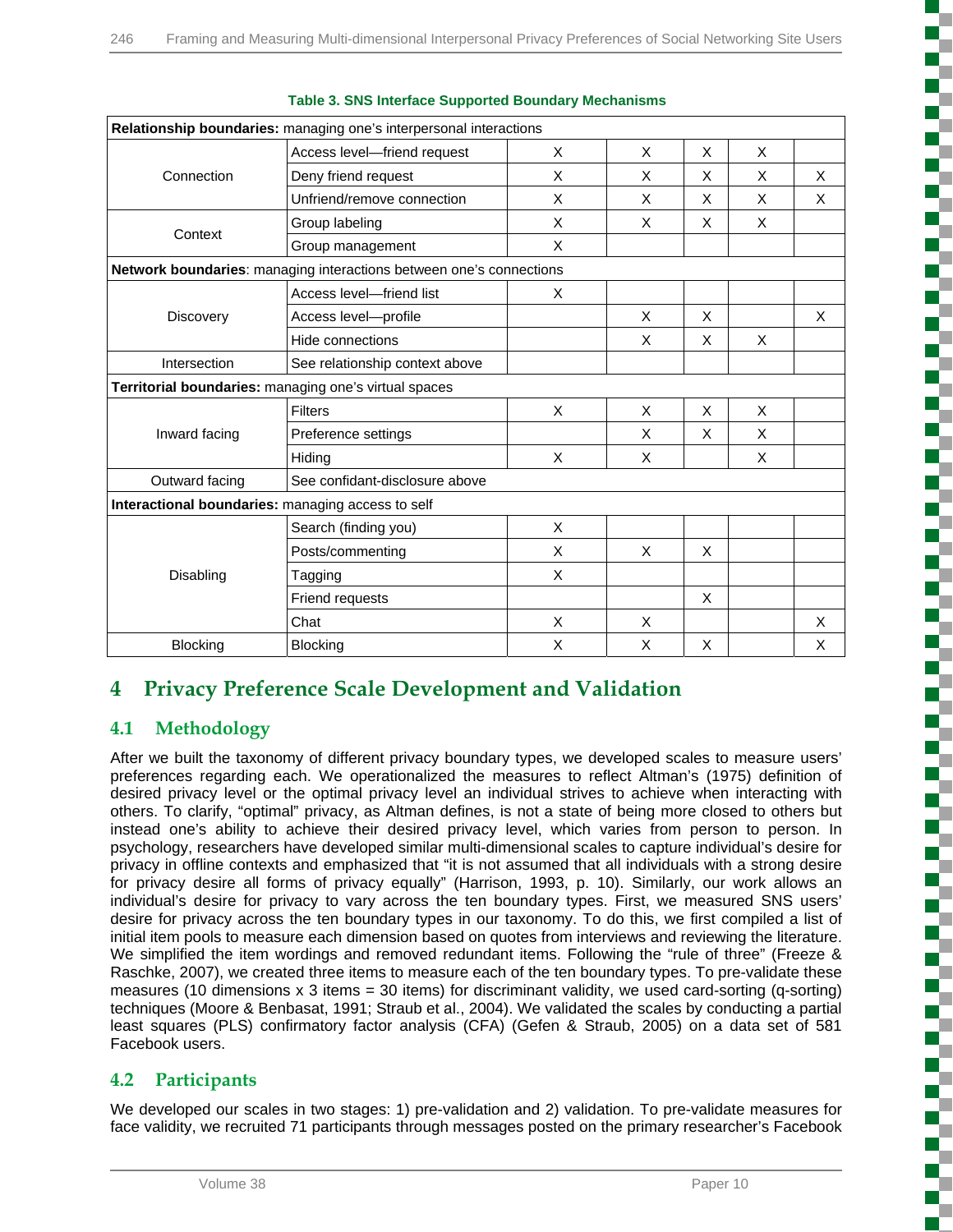timeline. To empirically validate our scales on a large-scale, we launched a Web-based survey through Survey Share and recruited 581 active Facebook users over the age of 18. We recruited participants via snowball sampling (Babbie, 2004) seeded through a random sample of university email addresses, the primary researcher's personal SNSs, email, and the Craigslist's volunteer's message board. We incentivized participation through a drawing of four Amazon gift certificates. Each participant who opted in received one drawing entry. As an incentive to share the survey, participants received one additional entry (up to 25) for each successful referral.

## **4.3 Pre-validation Procedure and Results**

We performed five rounds of card sorting to iteratively improve the face validity of our scale items. We asked participants to electronically sort items into pre-defined categories using OptimalSort from OptimalWorkshop.com (OptimalWorkshop.com, n.d.). After each round of card sorting, we revised scale items and recruited new participants for subsequent rounds. For rounds one through four, we gave participants all ten dimensions at once to categorize. However, based on participant feedback, they were overwhelmed by the large number of categories. Therefore, in the fifth card sorting round, we gave four separate groups of participants six categories each that overlapped between the four groups. Table 4 presents the accuracy (based on hit rates) for each of the five rounds: the table shows general improvement with each iteration. For round five, the individual accuracy rates for the four separate groups were 71, 79, 77, and 92 percent; the average accuracy rate across these four groups is shown below for the final round. Overall, the accuracy rates in round five suggested adequate initial construct validity for SNS desired privacy level so that we could move forward.

| Round | <b>Accuracy rate</b> | Number of<br>participants |
|-------|----------------------|---------------------------|
|       | 53%                  | ĥ                         |
|       | 71%                  |                           |
|       | 69%                  | 10                        |
|       | 71%                  | 10                        |
|       | 79%                  |                           |

#### **Table 4. Card-sorting Accuracy Rates**

### **4.4 Confirmatory Factor Analysis Results**

To empirically validate the scales, we conducted a CFA to confirm the construct reliability of our measures (Cook & Campbell, 1979). We tested for internal consistency by examining if all items had statistically significant factor loadings and exceeded a threshold value of 0.7 (Fornell & Larcker, 1981). The composite reliability (CR) values were all greater than 0.80 (Nunnally, 1978), and average variance extracted (AVE) for the constructs were all above Fornell and Larcker's (1981) criterion of 50 percent. Table 5 provides item wordings and psychometric properties of each construct. As Table 5 shows (denoted by a \*), only three items had loadings less than 0.70. However, we decided to retain these items as the AVEs and CRs of the constructs passed the respective reliability tests.

|  | <b>Table 5. Scale Items and Psychometric Properties</b> |  |
|--|---------------------------------------------------------|--|
|  |                                                         |  |

| <b>Scale items</b>                                                                      | <b>Item</b><br>loading | <b>Composite</b><br>reliability | <b>AVE</b> |
|-----------------------------------------------------------------------------------------|------------------------|---------------------------------|------------|
| Self-disclosures                                                                        |                        | 0.81                            | 0.68       |
| 1. I do not want to post very intimate things about myself on Facebook.                 | 0.77                   |                                 |            |
| I want to share only minimal information about myself on Facebook.<br>2.                | 0.88                   |                                 |            |
| 3. I want to be able to choose what to share and what to hold back on Facebook.         | $0.64*$                |                                 |            |
| <b>Confidant-disclosures</b>                                                            |                        | 0.86                            | 0.76       |
| I do not want my friends to tag me in photos or posts without my permission.<br>4.      | $0.61*$                |                                 |            |
| 5.<br>want to limit what personal information my friends share about me on<br>Facebook. | 0.87                   |                                 |            |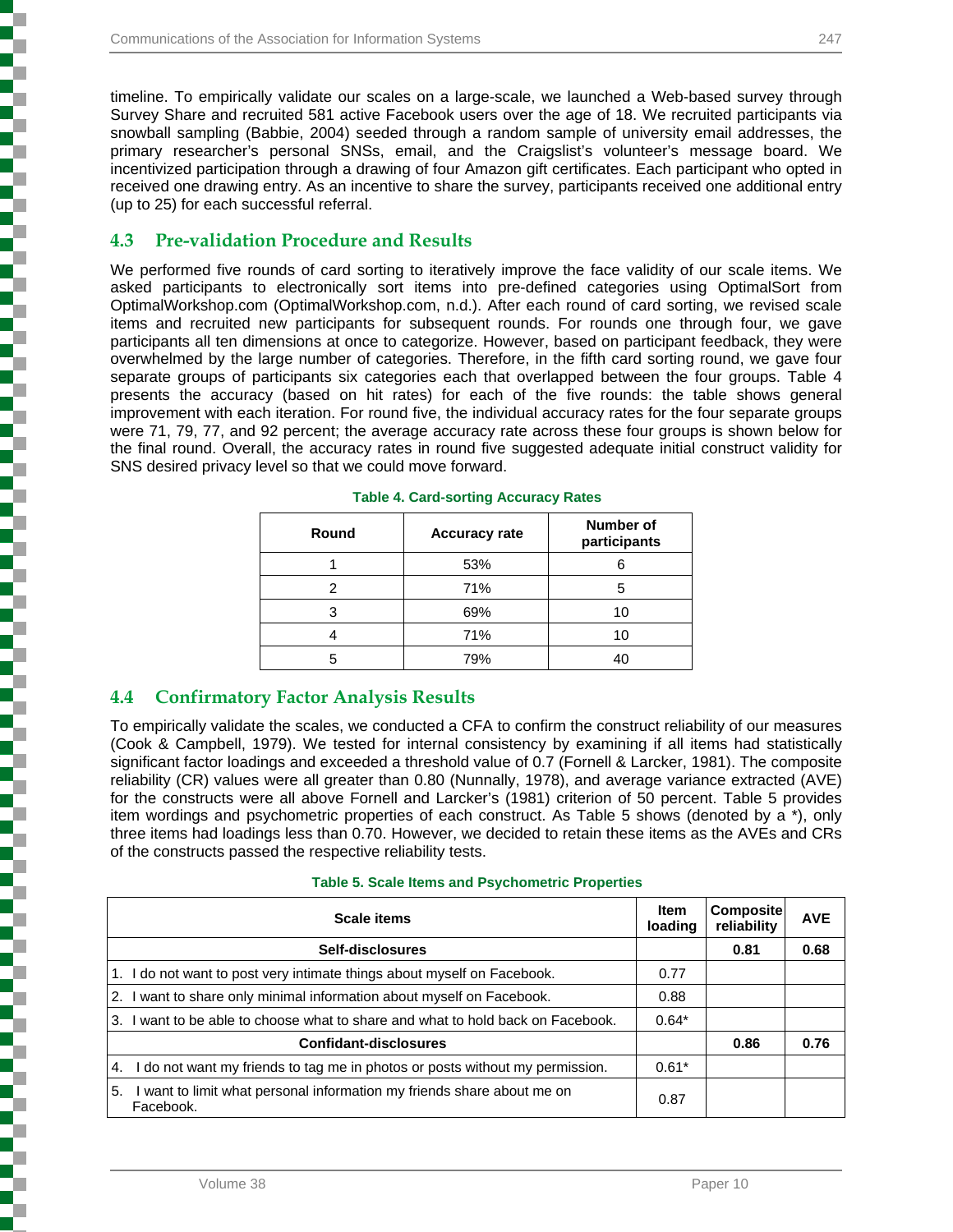| 6. I want my Facebook friends to keep personal information they know about me<br>between us.                                                             | 0.87    |      |      |
|----------------------------------------------------------------------------------------------------------------------------------------------------------|---------|------|------|
| <b>Relationship connection</b>                                                                                                                           |         | 0.86 | 0.68 |
| 7. I only want people in my Facebook social network who I associate with on a<br>regular basis in real life.                                             | 0.78    |      |      |
| I do not want to have Facebook friends who are no longer real friends.<br>8.                                                                             | 0.87    |      |      |
| I only want to accept intimate friends and family members as Facebook friends.<br>9.                                                                     | 0.83    |      |      |
| <b>Relationship context</b>                                                                                                                              |         | 0.83 | 0.62 |
| 10.1 want to make a distinction between my friends based on the type of relationship<br>I have with them. For example, family, friends, co-workers, etc. | 0.78    |      |      |
| 11. I want my interactions on Facebook to be different between me and a close<br>friend than they would be with an acquaintance.                         | 0.84    |      |      |
| 12. I want my one-on-one interactions on Facebook to be appropriate and unique<br>based on my relationship with that specific person.                    | 0.74    |      |      |
| Inward-facing territorial                                                                                                                                |         | 0.84 | 0.73 |
| 13. I want to pick and choose what kinds of updates show up in my news feed.                                                                             | $0.68*$ |      |      |
| 14. I want to decide whose updates show up in my news feed.                                                                                              | 0.84    |      |      |
| 15.1 want to hide news feed updates from others that I would rather not see.                                                                             | 0.88    |      |      |
| <b>Outward-facing territorial</b>                                                                                                                        |         | 0.82 | 0.60 |
| 16.1 want to remove any content I do not want from my timeline/wall.                                                                                     | 0.71    |      |      |
| 17. I want to manage everything that shows up on my timeline/wall for others to see.                                                                     | 0.83    |      |      |
| 18. I want to approve all content before it is posted to my Facebook timeline/wall                                                                       | 0.84    |      |      |
| <b>Network discovery</b>                                                                                                                                 |         | 0.91 | 0.78 |
| 19. I do not want others to have access to my friends through my Facebook friend<br>list.                                                                | 0.88    |      |      |
| 20. I want to restrict others in my network from being able to see who I am and am<br>not friends with on Facebook.                                      | 0.91    |      |      |
| 21. I want to hide my friend list so that others cannot browse my Facebook friends.                                                                      | 0.86    |      |      |
| <b>Network intersection</b>                                                                                                                              |         | 0.88 | 0.72 |
| 22. I want to avoid letting specific groups of friends interact with each other on<br>Facebook.                                                          | 0.88    |      |      |
| 23. I want to keep my different social circles separate from each other on Facebook.                                                                     | 0.83    |      |      |
| 24. I want to moderate how my different groups of friends interact with one another<br>on my Facebook page.                                              | 0.84    |      |      |
| <b>Interactional disabling</b>                                                                                                                           |         | 0.83 | 0.62 |
| 25. I want to be able to turn off chat, my wall, or other Facebook features that allow<br>others to interact with me anytime they want to.               | 0.71    |      |      |
| 26. I want to disable the ability for my friends to contact me on Facebook when I<br>want to be left alone.                                              | 0.82    |      |      |
| 27. I want to limit the different ways my friends can communicate with me via<br>Facebook.                                                               | 0.84    |      |      |
| <b>Interactional blocking</b>                                                                                                                            |         | 0.83 | 0.62 |
| 28. I want to prevent some people on Facebook from having any access to me what-<br>so-ever.                                                             | 0.81    |      |      |
| 29. When I do not want to interact with someone anymore, I want to be able to sever<br>all contact with them on Facebook.                                | 0.78    |      |      |
| 30. I want to block certain people from finding me or knowing what I am up to on<br>Facebook.                                                            | 0.77    |      |      |

#### **Table 5. Scale Items and Psychometric Properties**

с  $\Box$ U. ПT Ō.

Œ C  $\mathbb{R}^n$ C C ď, D. a.

Ş

¢,  $\mathbb{R}^n$ C c ď. ĸ. с C

5 <u>li i </u> E. E. c

Ś E, **STEP** c c ď, **De** E. c

c ď, E. ł

S  $\mathbb{R}^n$  $\Box$ **College**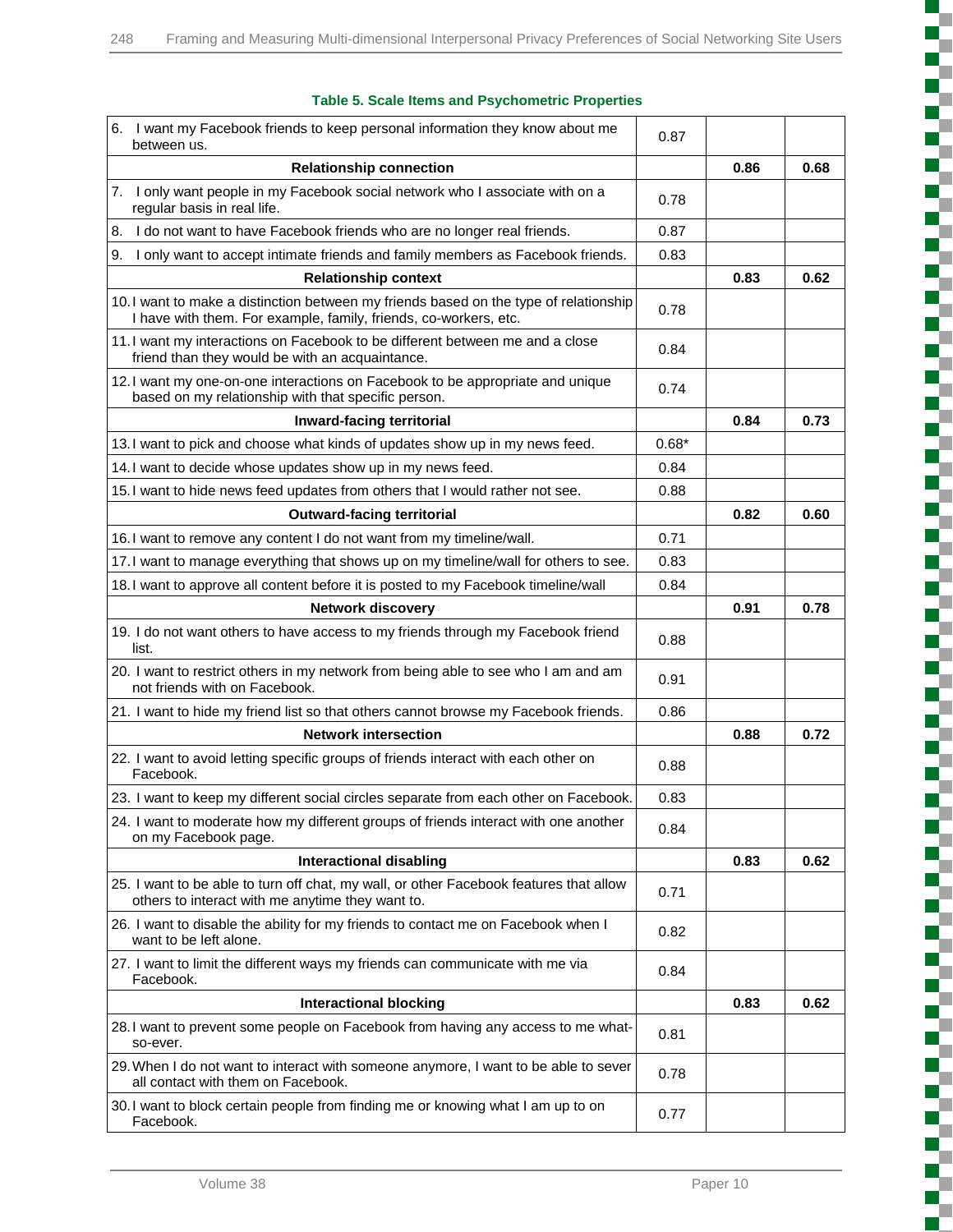#### **Table 5. Scale Items and Psychometric Properties**

\* Denotes items with factor loadings < 0.70 threshold

To ensure discriminant validity, the square root of the variance shared between a construct and its measures should be greater than the correlations between the construct and any other construct in the model (Campbell & Fiske, 1959). As Table 6 shows, this condition was also met in our study, which suggests satisfactory discriminant validity between constructs.

|              | <b>BLOCK</b> | <b>CONF</b> | <b>CONN</b> | <b>CONT</b> | <b>DIS</b> | <b>DISC</b> | <b>INTER</b> | IN   | <b>OUT</b> | <b>SELF</b> |
|--------------|--------------|-------------|-------------|-------------|------------|-------------|--------------|------|------------|-------------|
| <b>BLOCK</b> | 0.79         |             |             |             |            |             |              |      |            |             |
| <b>CONF</b>  | 0.48         | 0.87        |             |             |            |             |              |      |            |             |
| <b>CONN</b>  | 0.33         | 0.35        | 0.82        |             |            |             |              |      |            |             |
| <b>CONT</b>  | 0.38         | 0.38        | 0.27        | 0.79        |            |             |              |      |            |             |
| <b>DIS</b>   | 0.52         | 0.45        | 0.28        | 0.44        | 0.79       |             |              |      |            |             |
| <b>DISC</b>  | 0.47         | 0.47        | 0.39        | 0.42        | 0.50       | 0.88        |              |      |            |             |
| <b>INTER</b> | 0.37         | 0.40        | 0.39        | 0.45        | 0.44       | 0.56        | 0.85         |      |            |             |
| IN           | 0.42         | 0.37        | 0.26        | 0.47        | 0.42       | 0.35        | 0.29         | 0.85 |            |             |
| <b>OUT</b>   | 0.49         | 0.54        | 0.16        | 0.46        | 0.45       | 0.36        | 0.26         | 0.54 | 0.77       |             |
| <b>SELF</b>  | 0.23         | 0.37        | 0.13        | 0.33        | 0.36       | 0.32        | 0.12         | 0.29 | 0.37       | 0.82        |

**Table 6. Convergent and Discriminant Validity**

Note: interactional blocking (BLOCK), confidant-disclosure (CONF), relationship connection (CONN), relationship context (CONT), interactional disabling (DIS), network discovery (DISC), network intersection (INTER), inward-facing territorial (IN), outward-facing territorial (OUT), self-disclosure (SELF)

# **5 Discussion**

We combined qualitative and quantitative techniques to develop an in-depth understanding of SNS users' multi-faceted privacy preferences. First, we compared and contrasted the interface controls that support interpersonal boundary regulation and the problems SNS users encounter when they attempt to enact their privacy preferences using the available SNS controls. We accomplished this through a featureoriented domain analysis to compare and contrast the different interface features available for privacy regulation in five popular SNS websites (Table 3). Then, we conducted 21 semi-structured interviews to understand how SNS users actually used these controls and problems they encountered while doing so. From this analysis, we abstracted our qualitative analyses of the five SNS interfaces and 21 user interviews to create a taxonomy that conceptually grouped users' privacy preferences into ten dimensions based on different aspects of privacy regulation (Table 1). Second, we created and empirically validated scales based on this taxonomy to measure the multi-dimensional nature of SNS users' privacy preferences through a survey-based study of 581 Facebook users. We provide both theoretical implications and practical insights into SNS users' interpersonal privacy preferences and behaviors below. We also discuss the limitations of our work and future research directions.

# **5.1 Contributions and Implications**

Our taxonomy expands the theoretical discourse of personal privacy preference and privacy management in the context of social network sites. At the conceptual level, the taxonomy of privacy boundary types demonstrates that SNS users have a variety of ways to regulate their boundaries through SNS interfaces. For instance, our interview data analysis revealed that different SNS users had distinct profiles for managing their privacy using different boundary mechanisms. Kristine had very open relationship connection boundaries and friended most everyone but managed boundaries with high levels of selfcensorship. Lynn, however, balanced her open relationship connection boundaries by closely managing relationship context through groups; therefore, she did not have to self-censor. Alternatively, Dollie kept her relationship connection boundaries very closed and had only a small number of people in her network so that she could disclose whatever "the hell" she wants or "damn please[s]". Instead, it may be that users (e.g., Dollie) manage their privacy boundaries through using closer-knit relationship connections, which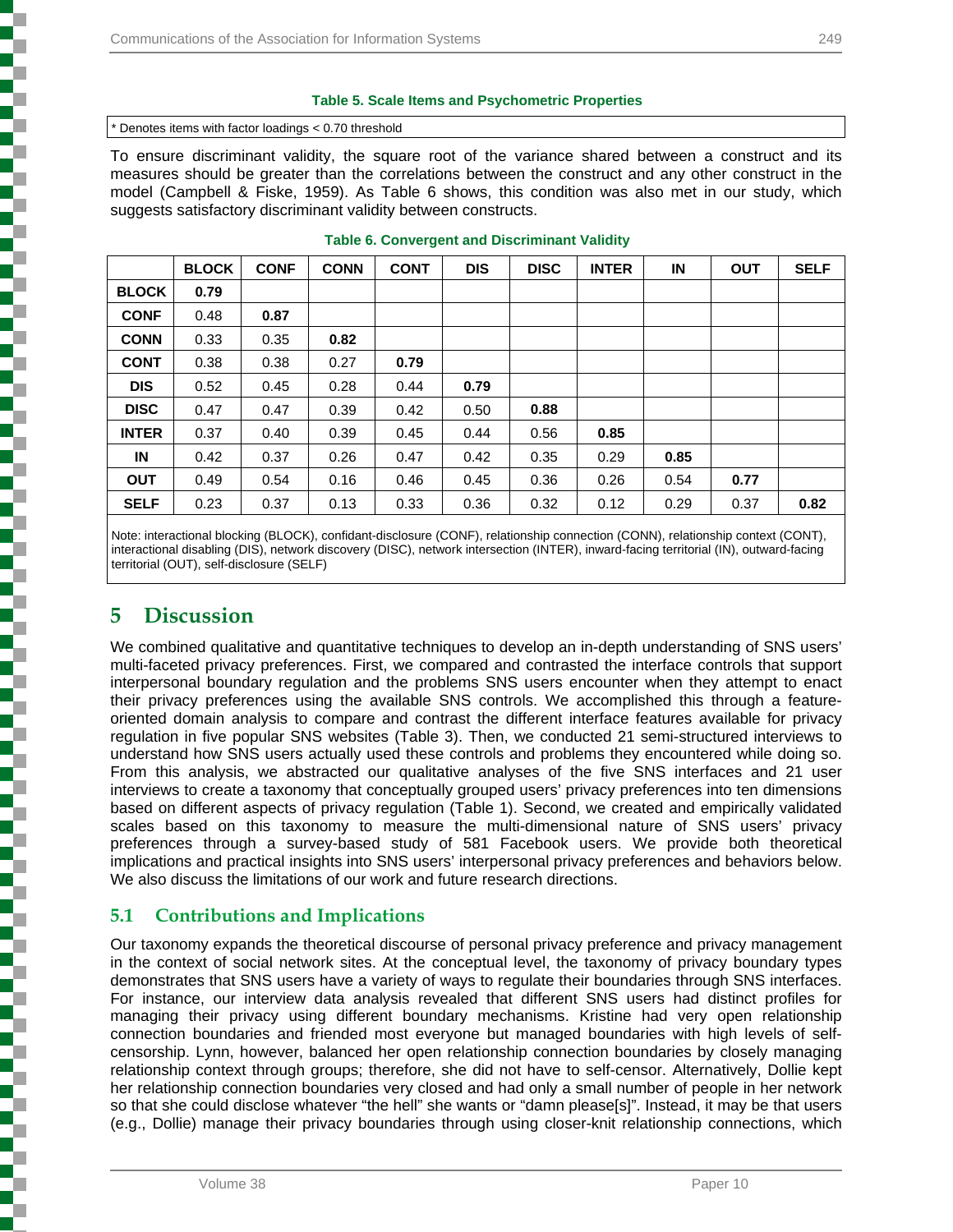results in a smaller network size and, according to many of our participants, a higher level of intimacy with their connections. In other words, just because some SNS users choose to disclose a large amount of personal information in their social network does not necessarily mean that they are "unconcerned" (Louis Harris & Associates & Westin, 1997; Louis Harris & Associates & Westin, 2003; Westin & Louis Harris & Associates, 1981) about their personal privacy.

Thus, our taxonomy of different dimensions of privacy preference opens up new opportunities for researchers to examine SNS privacy with the broader lens of interpersonal boundary management, which is more appropriate given the complex social interactions that take place via social media. For instance, we found that confidant-disclosures made through apps and tagging on Facebook are related to higher levels of emotional attachment and frequency of use on Facebook. However, privacy-related perceptions, such as privacy concern and the effectiveness of Facebook's privacy policy, are related to lower levels of confidant-disclosures (Wisniewski et al., 2015). We have also conducted some initial work to empirically confirm our qualitative observations that SNS users (on Facebook) have distinct strategies for how they choose to manage their personal privacy. We uncovered six privacy profiles that vary based on the predominant strategies Facebook users use to manage their privacy. For example, "self-censors" manage their privacy by withholding basic contact information and other types of information disclosures, while "selective sharers" disclose more personal information but only to specific audiences (Wisniewski et al., 2014a). Future work can build on our taxonomy to further delineate nuance involved in SNS users' personal privacy preferences and build solutions that support the wide array of privacy-management strategies.

At the empirical level, our validating the desired privacy scales confirms the multi-dimensionality of SNS users' privacy preferences that we observed in building the boundary taxonomy. We created scales that operationalize SNS users' interpersonal privacy preferences by framing these preferences as desired privacy levels (cf. Altman, 1975). Through advanced statistical methods (i.e., a PLS based CFA), we validated that the 10 aspects of SNS privacy exhibited both convergent and discriminant validity. In other words, each of these 10 aspects of SNS privacy preference is related but unique from one another. Therefore, when attempting to understand SNS users' privacy preferences, it is necessary to acknowledge that users' preferences may vary by these different dimensions as Harrison (1993) originally suggested. Thus, only measuring one aspect of privacy preference (i.e., typically information disclosure privacy) provides incomplete information about SNS users' privacy preferences. For example, if we measured Kristine's, Lynn's, and Dollie's privacy preferences (as discussed above) using IUIPC (Malhotra et al., 2004), for instance, only Kristine would have appeared to exhibit privacy preserving behaviors (i.e., self-censorship). However, Lynn and Dollie also enacted their privacy preferences through managing relationship context and relationship connections, respectively.

Additionally, our empirical scale validation from our taxonomy provides researchers a pre-validated tool for measuring the multi-dimensional nature of SNS users' personal privacy preferences and the opportunity to identify salient antecedents and determinants of the same. We have already done some work to this end to show, for instance, that meeting SNS users' desired privacy level for each of the ten privacy boundary types is related to higher levels of social connectedness with one's Facebook friends (Wisniewski, Islam, Knijnenburg, & Patil, 2015). Although the IS privacy field has several frameworks that address information privacy, we demonstrate how our scales are more contextualized to the unique interpersonal privacy boundaries of SNS users and more complete than privacy scales that focus only on disclosure. Yet, this also limits the scales because the specificity reduces the generalizability of our measures. Our goal was to strike a balance between rigor and nuance (Lipford, Wisniewski, Lampe, Kisselburgh, & Caine, 2012) so that future empirical studies on this topic can achieve more meaningful results while maintaining statistical validity. Other researchers may be able to use these scales to identify other key relationships between SNS users' privacy preferences and social-networking outcomes. In some cases, it may make sense to only use a single dimension or subset of the desired privacy scales to conduct an in-depth analysis on understudied areas of interpersonal privacy (e.g., those not related to self-disclosure). For example, it may be interesting to compare the social outcomes for users with varying desired privacy levels for relationship connection and context. Dollie, for instance, had strict rules for relationship connection, while Lynn managed her privacy through the contexts of her relationships, which allowed for a larger and more diverse social network. It would be interesting to examine whether or not different privacy preferences result in differing behavior and outcomes. It is possible that Dollie's smaller network could preclude her from some social benefits, such as serendipitous network discovery. Using a targeted subset of our scales in combination with various outcome measures may lend insight into more socially beneficial privacy practices.

į

i<br>Sanada

 $\mathbb{R}^n$ 2

Ş

▛

í

7

į

÷

į

 $\mathbb{R}^{\mathbb{Z}}$ 

į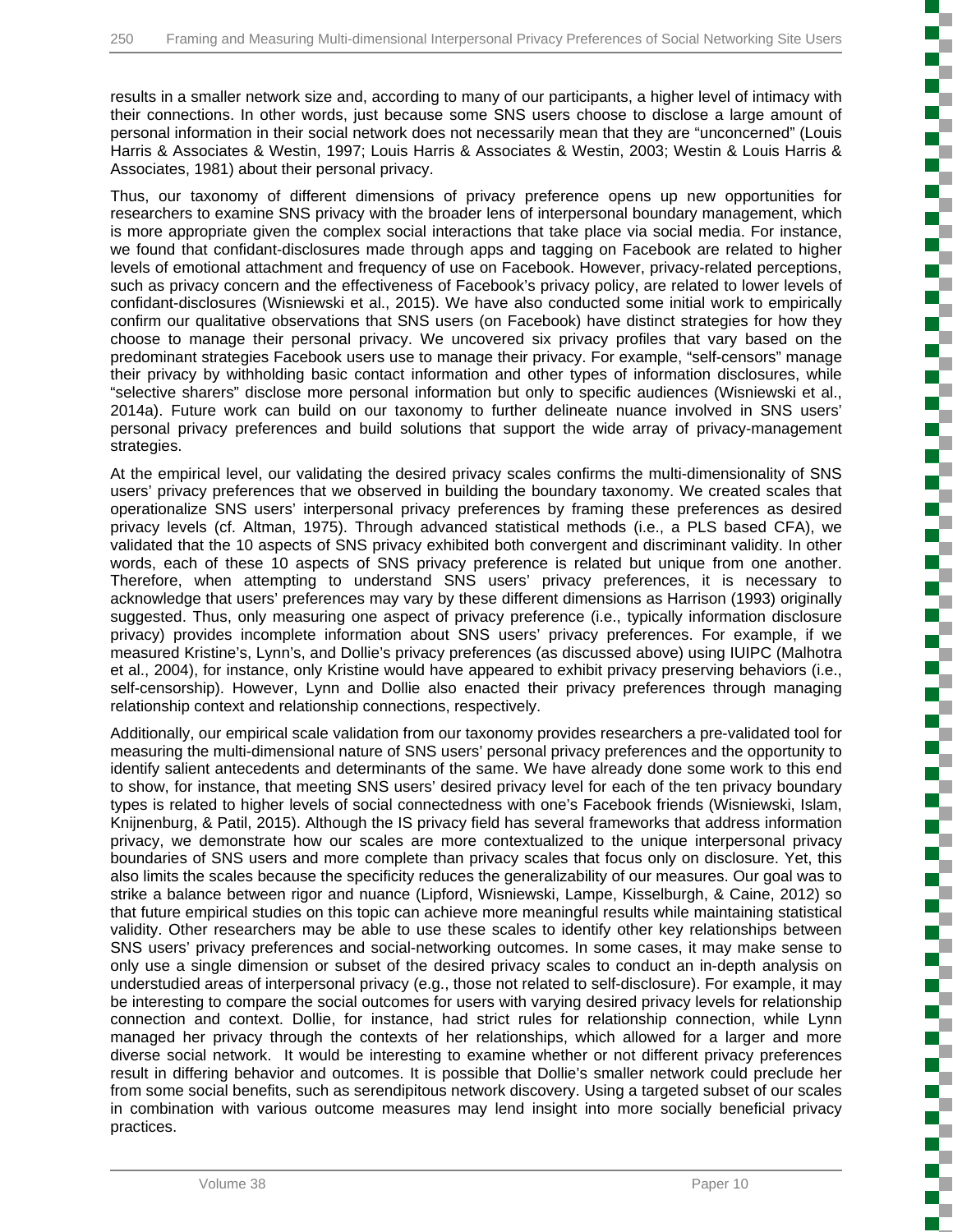Before concluding, we also discuss some of the limitations of our research and approach. First, we initially performed the SNS feature analysis in 2012 and each of the SNS interfaces have since changed aspects of their functionality as they frequently do. However, the main benefit of conducting the feature analysis was to be able to compare and contrast across different applications in the same domain to abstract the key dimensions of privacy boundaries in which they support. Therefore, small variances in privacy features should not have a major impact on our overall findings. Second, even though we tried to target a variety of users for our semi-structured interviews, the majority of our SNS user interviews primarily focused on Facebook use because it was and remains the predominant SNS with an estimated 968 million daily active users in June 2015 (Facebook, 2015). This bias toward Facebook use is a potential limitation of our boundary taxonomy, which was largely reliant on our interviews of SNS users. Even though our sample of 21 SNS users was sufficient for theoretical saturation (Strauss & Corbin, 1998) of the 10 boundary types presented in this paper and the empirical validation of our scales confirmed the internal consistency, convergent, and discriminant validity of the dimensions derived from our theoretical framework, other SNS boundary types may exist that are not included here. Third, due to the critical mass of Facebook users we encountered during our interviews, we chose to target Facebook users as the user population for validating our survey measures. Finally, because we specifically focused our statistical analysis of the privacy scales on confirming construct validity, our cross-sectional survey did not capture the more dialectical processes associated with SNS users' privacy preferences as they change over time.

## **5.3 Future Research Directions**

We suggest several future research directions based on the limitations we state above and on emergent themes that we identified during our interface analysis and SNS user interviews. To address the limitations of our work, we suggest that future research validate our theoretical framework and test our measures explicitly with non-Facebook SNS users. Doing so would help ensure the completeness of our taxonomy and our scales' generalizability. Future work may also examine how our scales can be extended to capture privacy preferences and related processes over time as opposed to a snap-shot of personal privacy preferences at one point in time. Longitudinal studies or controlled experiments with repeated measures may be a more appropriate method for modeling the dialectical processes involved in SNS users' privacy preferences as they change over time and context. For example, an individual's privacy preferences measured by our scales may prove to be drastically different as SNS users go through major transitional periods, such as moving from high school to college or from college to the professional world.

Various SNS privacy challenges also emerged from our data during the qualitative coding process that should be explored in more depth in future work. We illustrate these privacy challenges through the feature comparisons and quotes in Section 3.3 and include: 1) lack of SNS user feature awareness, 2) ineffective or difficult-to-use interface controls, 3) social cues and norms discouraged setting boundary privacy, 4) users' experiencing a high-level of boundary conflicts, and, thus 5) users' developing (often unhealthy) coping mechanisms to reclaim their privacy boundaries. We briefly describe each of these emergent themes and suggest possible directions for future inquiry related to these themes.

Lack of awareness was a key reason many of our participants did not leverage SNS interface controls as a way to manage their relationships with others. We were surprised to see that fairly seasoned SNS users were not aware of features such as unfriending, untagging, creating friend lists, or hiding individuals from their news feeds. A possible reason for this lack of awareness is that people have traditionally characterized privacy as something that is managed through one's privacy settings. Because these privacy mechanisms were in the context of a particular social interaction, not grouped under privacy settings, our participants may not have associated them with privacy regulation. Our initial work has provided some evidence that feature awareness is an integral component of privacy for technologymediated social interactions (Wisniewski, 2012; Wisniewski & Lipford, 2013). A lack of feature awareness may help explain what some researchers have identified as an apparent "privacy paradox" between SNS users' stated privacy concerns and their privacy behaviors (Acquisti & Gross, 2006; Barnes, 2006). Therefore, future work should consider SNS users' awareness of privacy features when trying to understand their subsequent privacy behaviors.

Even when SNS users were aware that a feature existed, they often felt that it was either ineffective for managing their privacy boundary needs or too difficult to use. For example, some participants felt that creating friend lists still did not solve the problem of "context collapse" (Grudin, 2001) when trying to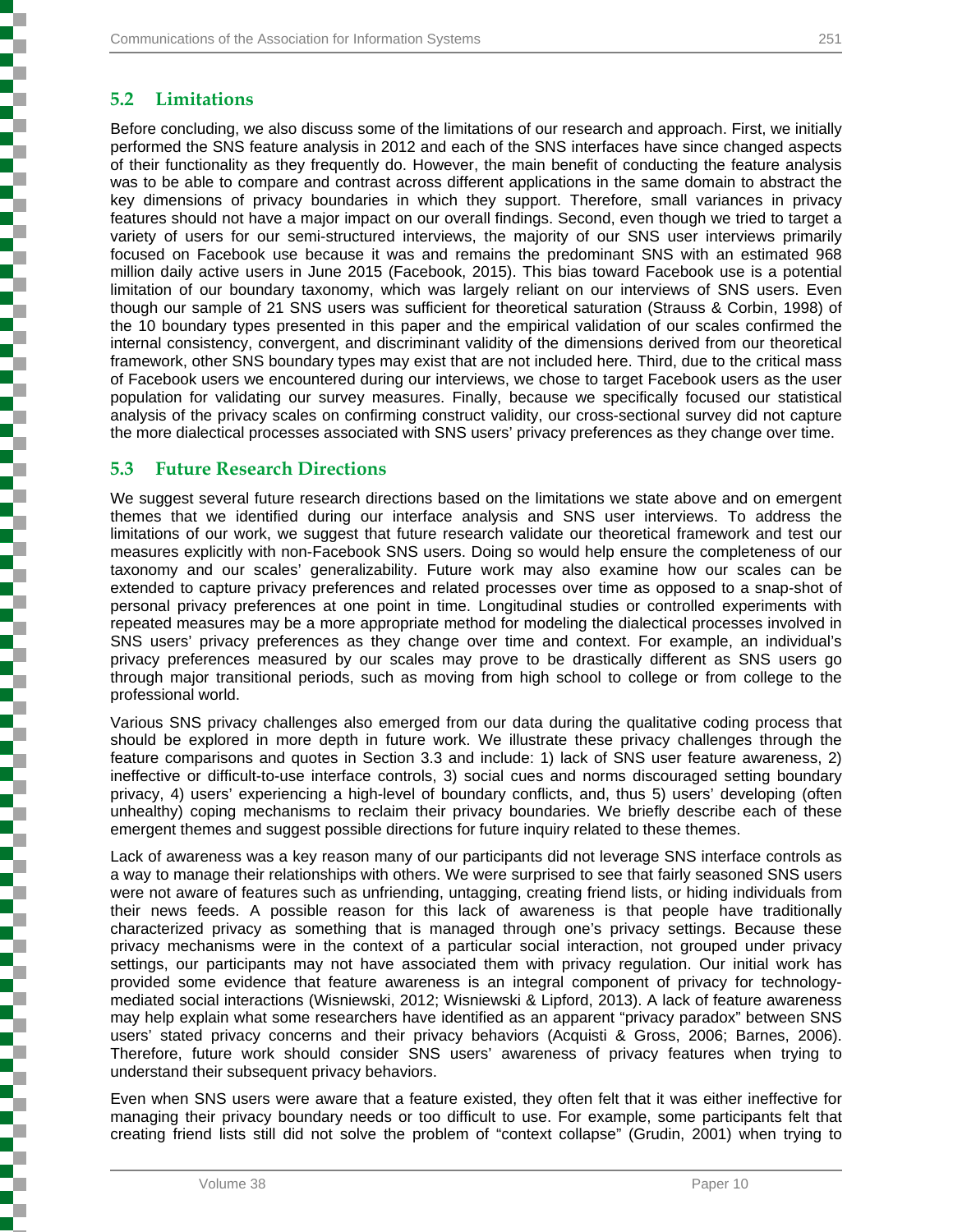manage their relationship context or network intersection boundaries. Based on the interface analysis, we found that some privacy features were provided but too inflexible to be useful. For example, SNS users often had to resort to hiding their friends list completely in order to make sure one or two people in their networks did not exploit their connections. This all-or-nothing design made interpersonal boundary regulation impossible due to its blanket approach to relationship management. In addition, other privacy features were too permanent in nature and neglected the dialectical nature of privacy boundaries. For instance, some participants realized that they meant to hide a friend from their Facebook news feed for a time but had forgotten to reconnect with them afterward. Finally, many privacy features had to be employed retroactively after a particular boundary had already been violated, such as deleting an unwanted post from outward-facing territories, untagging photos, or hiding offensive content from one's inward-facing territories. These interface shortcomings speak directly to the HCI design community in that new privacy interfaces need to be designed that allow SNS users to enact their privacy preferences easily and effectively as to meet their privacy needs.

SNS interfaces frequently discouraged boundary setting behaviors by visually de-emphasizing options for disengaging with others (such as ignoring a friend request or unfriending) or by sharing content by default, which required SNS users to take action when they wanted to manage their boundaries. While such "optout" privacy policies may facilitate more sharing, they also have the potential of disengaging SNS users who desire higher levels of privacy (Baumer et al., 2013; Wang, Wisniewski, Xu, & Grossklags, 2014; Wisniewski, Xu, & Chen, 2014b; Wisniewski et al., 2015b). Possibly because SNSs discouraged it or from external social pressures, SNS users often felt uncomfortable enacting interpersonal boundaries even when it was appropriate to do so. For example, unfriending and blocking were rare, and participants expressed pressure to accept friend requests from people who were not their friends. Overall, the majority of our participants experienced some kind of privacy violation that led to conflict or negative emotional consequences. As a result, SNS users were often frustrated and chose to withdraw from engagement through self-censorship, ignoring, and generalizing their SNS interactions to be appropriate for all audiences instead of fostering deeper relationships through their social networks. For a more detailed discussion about the coping mechanisms that emerged from this analysis, see Wisniewski et al. (2012).

Due to the tensions between SNS providers and users over privacy protection, we need more research on to understanding the potential benefits and drawbacks and the motivations for nudging (Wang et al., 2013) SNS users towards certain privacy practices. The motivation for SNSs to protect end user privacy may be secondary to organizational goals, such as facilitating e-commerce transactions. However, our research suggests that not providing appropriate privacy mechanisms to SNS users may reduce user satisfaction, engagement with others, information sharing, SNS use, and consumer loyalty to a particular SNS (Wang, Xu, & Grossklags, 2011; Wisniewski et al., 2015a; Wisniewski et al., 2015b). We hope that future research can build on our work to confirm the potential individual benefits and business-value associated with understanding and supporting SNS users' unique privacy preferences.

# **6 Conclusion**

Boundary mechanisms used in the physical world do not translate well to the new world of online social networking and, thus, need to be understood in this new context. With this paper, we help to address the issue by extending established theories of interpersonal boundary regulation from social psychology. Our taxonomy serves as a foundation to build additional SNS boundary regulation theories and to design improved SNS interfaces. We broaden the definition of SNS privacy so that it is no longer focused solely on protecting private, personal information and instead acts as a means of optimizing social interactions. Our approach is novel in that it incorporates both the actual SNS interface controls available for privacy boundary management (i.e., the feature analysis) and information on how SNS users actually leverage these mechanisms (i.e., semi-structured interviews) into one cohesive taxonomy. By showing that SNS users struggle to negotiate their social interactions online, we motivate the need for design considerations to improve support for these mechanisms. Our taxonomy can also be used as a framework to benchmark boundary regulation features across the domain of SNSs or evaluate new SNSs. For example, Google+ improved support for relationship context boundaries through circles and reduced emphasis of outwardfacing territories by not implementing the equivalent to Facebook's wall. Of the five SNSs in our study, Facebook provided the most features for interpersonal boundary regulation. Yet, overall, we found that SNS interface controls were not effective in facilitating boundary negotiation. Altman (1975, p. 198) argues that "we should attempt to design responsive environments, which permit easy alternation between a state of separateness and a state of togetherness" to meet changing privacy needs. With better understanding

į

i<br>Saabaa

 $\blacksquare$ 

Š

į

F

こうかい こうかい こうかい

į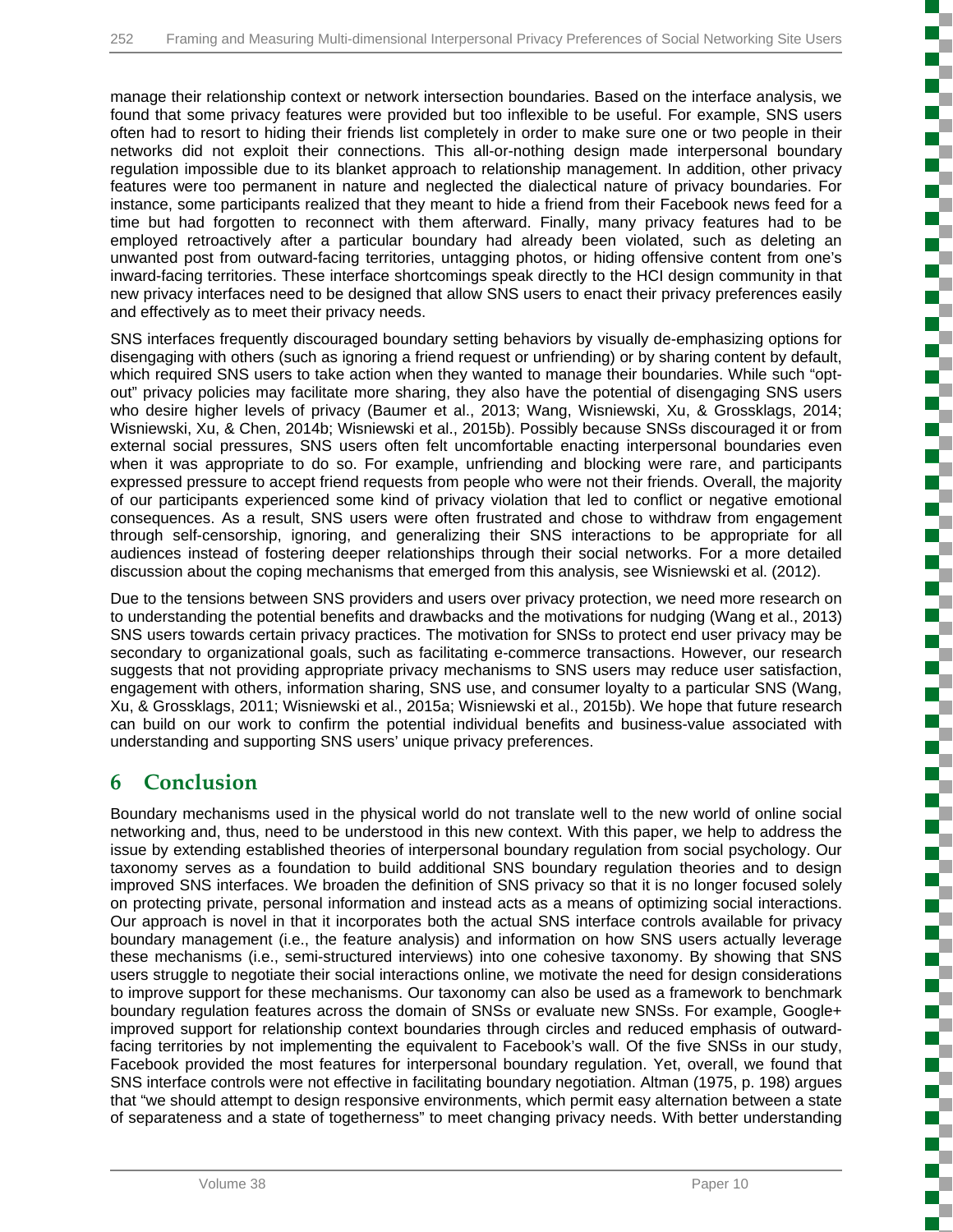of interpersonal boundary regulation with respect to SNS design, we can create SNS interfaces that support flexible and intuitive controls that can help meet individuals' dynamic needs for both separating from and connecting to others.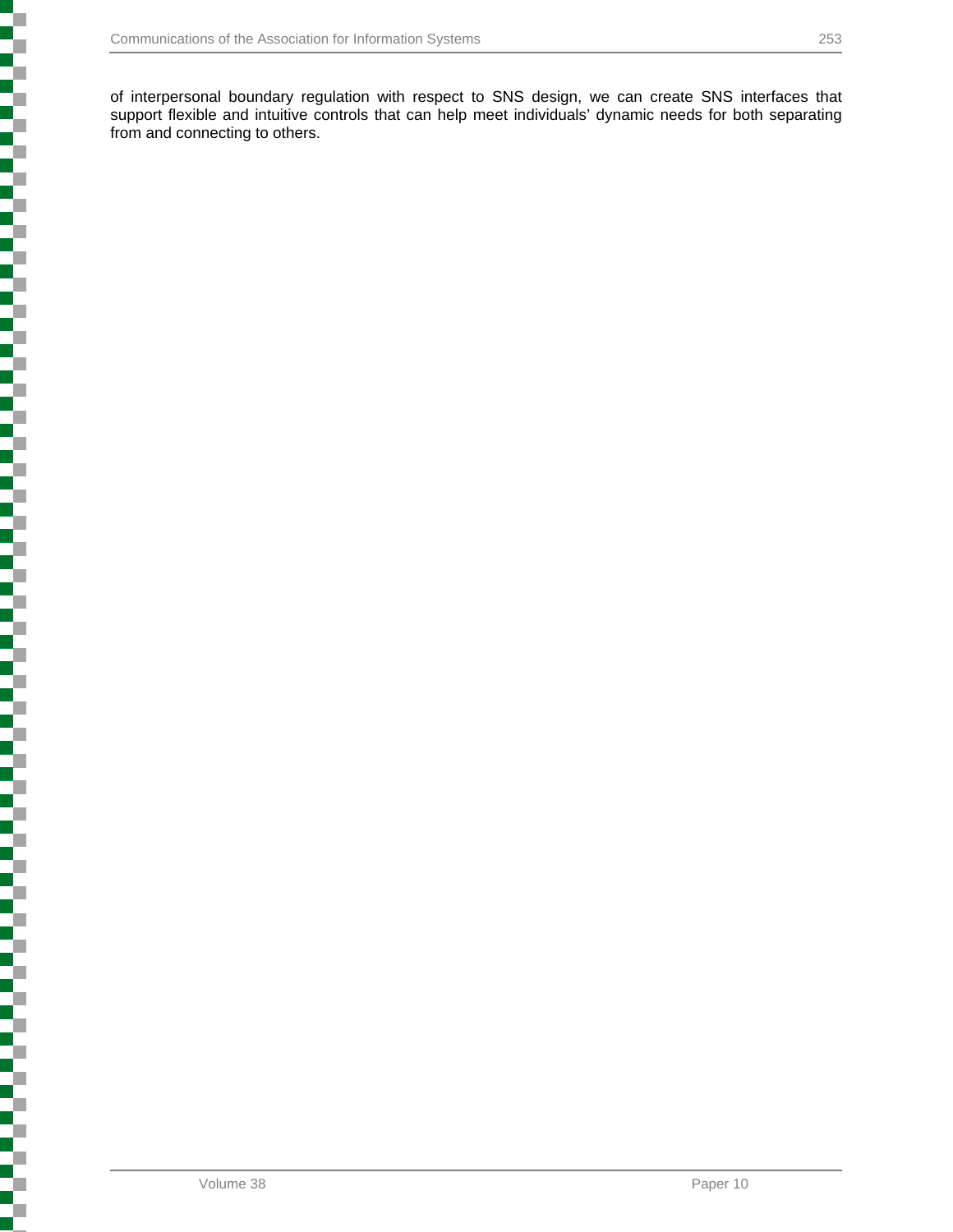# **References**

- Acquisti, A., & Gross, R. (2006). *Imagined communities: Awareness, information sharing, and privacy on the Facebook* (Vol. 4258). Berlin: Springer.
- Altman, I. (1975). *The environment and social behavior*. Monterey, CA: Brooks/Cole.
- Anton, A. I., Earp, J. B., & Young, J. D. (2010). How Internet users' privacy concerns have evolved since 2002. *IEEE Security and Privacy*, *8*(1), 21-27.
- Babbie, E. (2004). *The practice of social research* (10<sup>th</sup> ed.). Belmont, CA: Wadsworth Publishing Company.
- Bailey, K. D. (1994). *Typologies and taxonomies: An introduction to classification techniques*. Thousand Oaks, CA: Sage.
- Barnes, S. B. (2006). A privacy paradox: Social networking in the United States. *First Monday*, 11(9). Retrieved from http://firstmonday.org/article/view/1394/1312
- Baumer, E., Adams, P., Khovanskaya, V., Liao, T., Smith, M., Sosik, V. S. (2013). *Limiting, leaving, and (re)lapsing: An exploratoration of Facebook non-use practices and experiences*. Paper presented at the Conference on Human Factors in Computing Systems, Paris, France.
- Besmer, A., & Lipford, H. R. (2010). *Moving beyond untagging: Photo privacy in a tagged world*. Paper presented at the ACM Conference on Human Factors in Computing Systems, Atlanta, Georgia, USA.
- Boyd, D. (2004). *Friendster and publicly articulated social networking*. Paper presented at the CHI '04 Extended Abstracts on Human Factors in Computing Systems, Vienna, Austria.
- Boyd, D. (2006). Friends, friendsters, and myspace top 8: Writing community into being on social network sites. *First Monday*, 11(2). Retrieved from http://firstmonday.org/article/view/1418/1336
- Boyd, D., & Ellison, N. B. (2007). Social network sites: Definition, history, and scholarship. *Journal of Computer-Mediated Communication*, 1*3*(1), 210-210.
- Campbell, D. T., & Fiske, D. W. (1959). Convergent and discriminant validation by the multitraitmultimethod matrix. *Psychological Bulletin*, *56*(1), 81-105.
- Carper, W. B., & Snizek, W. E. (1980). The nature and types of organizational taxonomies: An overview. *Academy of Management Review*, *5*(1), 65-75.
- Child, J. T., Haridakis, P. M., & Petronio, S. (2012). Blogging privacy rule orientations, privacy management, and content deletion practices: The variability of online privacy management activity at different stages of social media use. *Computers in Human Behavior*, *28*(5), 1859-1872.
- Child, J. T., Pearson, J. C., & Petronio, S. (2009). Blogging, communication, and privacy management: Development of the Blogging Privacy Management Measure. *Journal of the American Society for Information Science and Technology*, *60*(10), 2079-2094.
- Child, J. T., & Petronio, S. (2011). Unpacking the paradoxes of privacy in CMC relationships: The challenges of blogging and relational communication on the internet. In K. W. L. Webb (Ed.), *Computer mediated communication in personal relationships* (pp. 21-40). New York: Peter Lang.
- Child, J. T., Petronio, S., Agyeman-Budu, E. A., & Westermann, D. A. (2011). Blog scrubbing: Exploring triggers that change privacy rules. *Computers in Human Behavior*, *27*(5), 2017-2027.
- Christofides, E., Muise, A., & Desmarais, S. (2009). Information disclosure and control on Facebook: Are they two sides of the same coin or two different processes? *CyberPsychology & Behavior*, *12*(3), 341-345.
- Cook, M., & Campbell, D. T. (1979). *Quasi-experimentation: Design and analysis issues for field settings*. Boston: Houghton Mifflin.
- De Wolf, R., Willaert, K., & Pierson, J. (2014). Managing privacy boundaries together: Exploring individual and group privacy management strategies in Facebook. *Computers in Human Behavior*, *35*, 444- 454.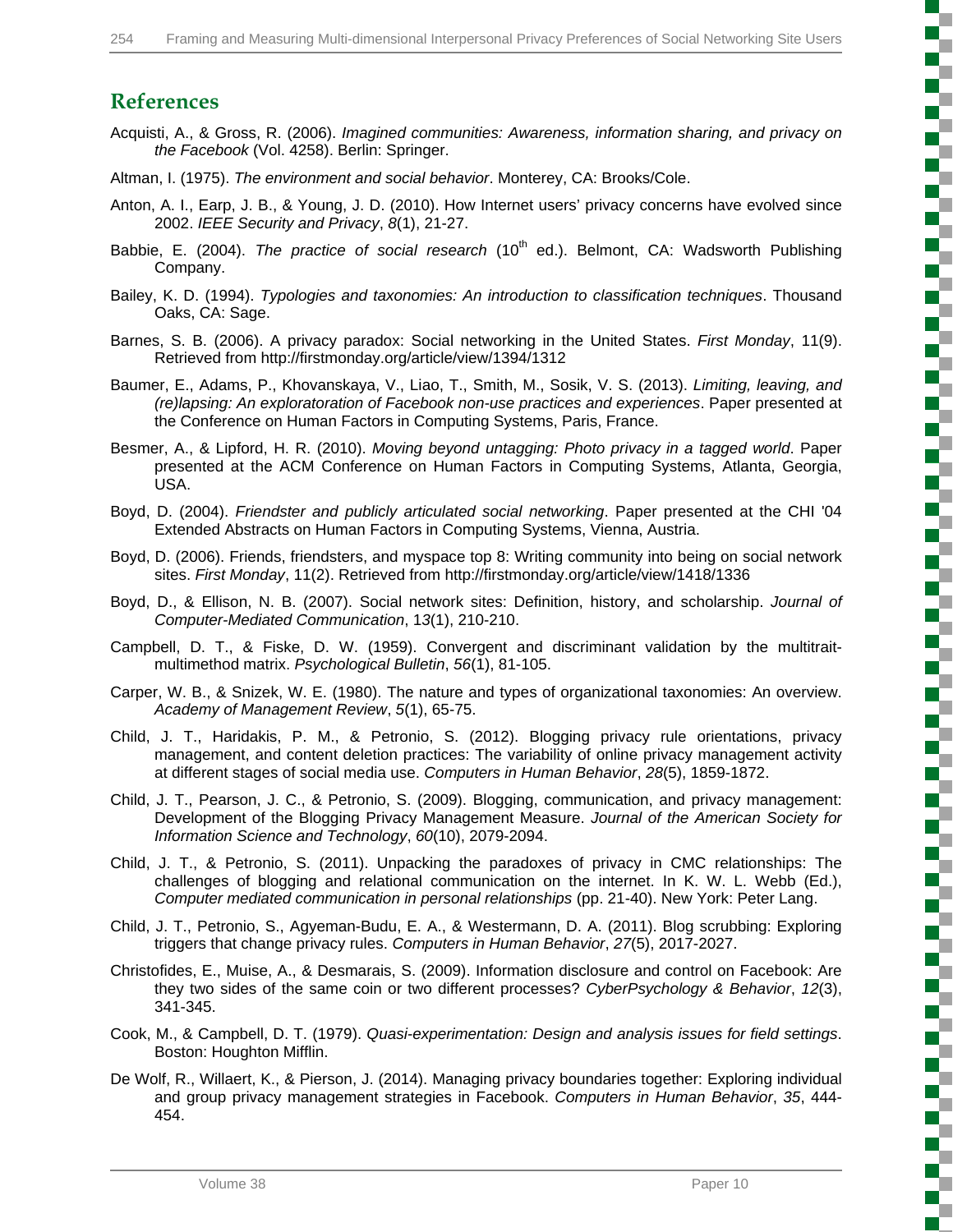- Debatin, B., Lovejoy, J. P., Horn, A.-K., & Hughes, B. N. (2009). Facebook and online privacy: Attitudes, behaviors, and unintended consequences. *Journal of Computer-Mediated Communication*, *15*(1), 83-108.
- Dinev, T., & Hart, P. (2006). An extended privacy calculus model for e-commerce transactions. *Information Systems Research*, *17*(1), 61-80.
- Dinev, T., Xu, H., & Smith, H. J. (2009). *Information privacy values, beliefs and attitudes: An empirical analysis of Web 2.0 privacy*. Paper presented at the Proceedings of 42th Hawaii International Conference on System Sciences, Big Island, Hawaii.
- Doty, D. H., & Glick, W. H. (1994). Typologies as a unique form of theory building: Toward improved understanding and modeling. *Academy of Management Review*, *19*(2), 230-251.
- Ellison, N. B., Vitak, J., Steinfield, C., Gray, R., & Lampe, C. (2011). Negotiating privacy concerns and social capital needs in a social media environments. In S. Trepte & L. Reinecke (Eds.), *Privacy online* (pp. 19-32). Berlin: Springer-Verlag.
- Facebook. (2015). *Newsroom*. Retrieved from http://newsroom.fb.com/company-info/
- Fono, D., & Raynes-Goldie, K. (2006). Hyperfriendship and beyond: Friends and social norms on LiveJournal. In M. Consalvo & C. Haythornthwaite (Eds.), I*nternet Research Annual Volume 4: Selected papers from the Association of Internet Researchers Conference*. New York: Peter Lang.
- Fornell, C., & Larcker, D. F. (1981). Evaluating structural equation models with unobservable variables and measurement error. *Journal of Marketing Research*, *18*(2), 39-50.
- Freeze, R. D., & Raschke, R. L. (2007). *An assessment of formative and reflective constructs in IS research*. Paper presented at the European Conference on Information Systems.
- Gefen, D., Rigdon, E., & Straub, W. D. (2011). An update and extension to SEM guidelines for administrative and social science research. *MIS Quarterly*, *35*(2), iii-xiv.
- Gefen, D., & Straub, D. (2005). A practical guide to factorial validity using PLS-GRAPH: Tutorial and annotated example. *Communications of the Association for Information Systems*, *16*, 91-109.
- Grudin, J. (2001). Desituating action: Digital representation of context. *Human Computer Interaction*, *16*(2- 4), 269-286.
- Louis Harris & Associates, & Westin, A. F. (1997). *Commerce, communications, and privacy online: A national survey of computer users*. Hackensack, NJ: Privacy & American Business.
- Louis Harris & Associates, & Westin, A. F. (2003). *Consumer privacy attitudes: A major shift since 2000 and why.* Harris Interactive.
- Harris, P. B., Brown, B. B., & Werner, C. M. (1996). Privacy regulation and place attachment: Predicting attachments to a student family housing facility. *Journal of Environmental Psychology*, *16*(4), 287- 301.
- Harrison, C. L. (1993). *The development of a desire for privacy scale*. Retrieved from http://digitalcommons.uconn.edu/dissertations/AAI9405263/
- Hui, K.-L., Teo, H. H., & Lee, S.-Y. T. (2007). The value of privacy assurance: An exploratory field experiment. *MIS Quarterly*, *31*(1), 19-33.
- Kane, G. C., Alavi, M., Labianca, G. J., & Borgatti, S. P. (2014). What's different about social media networks? A framework and research agenda. *MIS Quarterly*, *38*(1), 274-304.
- Kang, K. C., Cohen, S. G., Hess, J. A., Novak, W. E., & Peterson, A. S. (1990). *Feature-oriented domain analysis (FODA) feasibility study* (Technical Report CMU/SEI-90-TR-021). Software Engineering Institute.
- Kaya, N., Webb, J. D., & Miller, N. G. (2005). Adjustment to congregate living environments: Older adults and privacy regulation. *Journal of Interior Design*, *31*(1), 14-24.
- Kaya, N., & Weber, M. J. (2003). Cross-cultural differences in the perception of crowding and privacy regulation: American and Turkish students. *Journal of Environmental Psychology*, *23*(3), 301-309.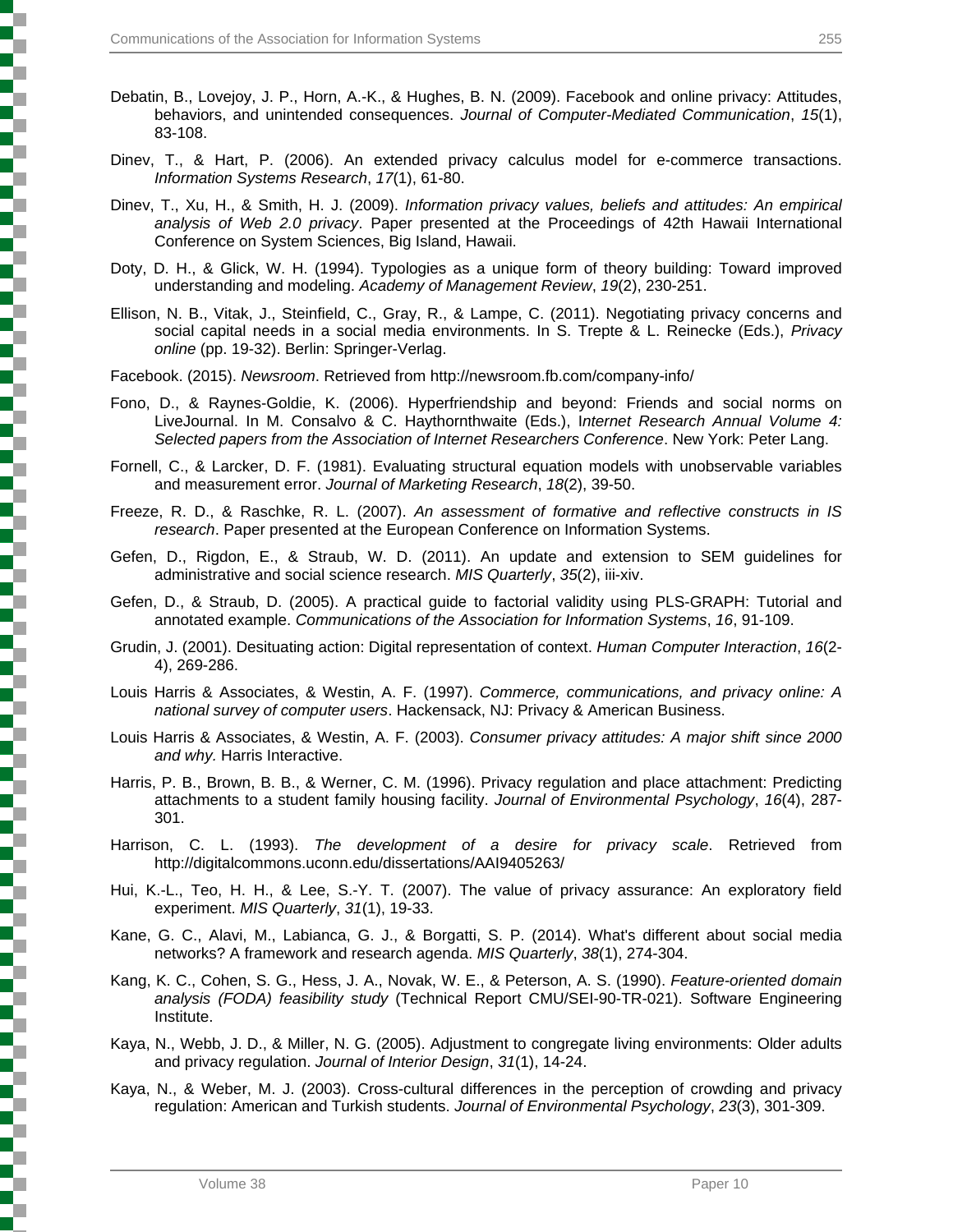- Lampinen, A., Lehtinen, V., Lehmuskallio, A., & Tamminen, S. (2011). *We're in it together: Interpersonal management of disclosure in social network services.* Paper presented at the Proceedings of the annual conference on Human factors in computing systems, Vancouver, BC.
- Lewins, A., & Silver, C. (2007). *Using software in qualitative research—a step-by-step guide*. London: SAGE Publications.
- Li, K., Lin, Z., & Wang, X. (2015). An empirical analysis of users' privacy disclosure behaviors on social network sites. *Information & Management*, *52*(7), 882-891.
- Lipford, H. R., Wisniewski, P., Lampe, C., Kisselburgh, L., & Caine, K. (2012). *Reconciling privacy and social media.* Paper presented at the 2012 ACM Conference on Computer Supported Cooperative Work, Seattle, WA.
- Malhotra, N. K., Kim, S. S., & Agarwal, J. (2004). Internet users' information privacy concerns (IUIPC): The construct, the scale, and a causal model. *Information Systems Research*, *15*(4), 336-355.
- Moore, G. C., & Benbasat, I. (1991). Development of an instrument to measure the perceptions of adopting an information technology innovation. *Information Systems Research*, *2*(3), 192-222.
- Nunnally, J. C. (1978). *Psychometric theory* (2nd ed.). New York: McGraw-Hill.
- OptimalWorkshop.com. (n.d.). *Optimal workshop*. Retrieved from https://apps.optimalworkshop.com/suite/ optimalsort/admin/dashboard.jsf
- Palen, L., & Dourish, P. (2003). *Unpacking "privacy" for a networked world*. Paper presented at the ACM Conference on Human Factors in Computing Systems, Ft. Lauderdale, FL.
- Pavlou, P. A., Liang, H., & Xue, Y. (2007). Understanding and mitigating uncertainty in online exchange relationships: A principal- agent perspective. *MIS Quarterly*, *31*(1), 105-136.
- Petronio, S. (2002). *Boundaries of privacy: Dialectics of disclosure*. Albany, NY: SUNY Press.
- Scott, J. (2009). *Social network analysis*. Los Angeles, CA: Sage.
- Simpson, G. G. (1961). *Principles of animal taxonomy*. New York: Columbia University Press.
- Smith, H. J., Dinev, T., & Xu, H. (2011). *Information privacy research: An interdisciplinary review*. *MIS Quarterly*, *35*(4), 989-1016.
- Smith, H. J., Milberg, J. S., & Burke, J. S. (1996). Information privacy: Measuring individuals' concerns about organizational practices. *MIS Quarterly*, *20*(2), 167-196.
- Son, J.-Y., & Kim, S. S. (2008). Internet users' information privacy-protective responses: A taxonomy and a nomological model. *MIS Quarterly*, *32*(3), 503-529.
- Straub, D., Boudreau, M.-C., & Gefen, D. (2004). Validation guidelines for IS positivist research. *Communications of the Association for Information Systems*, *13*, 380-427.
- Strauss, A. L., & Corbin, J. M. (1998). *Basics of qualitative research: Techniques and procedures for developing grounded theory.* Thousand Oaks, CA: Sage.
- Stutzman, F., Capra, R., & Thompson, J. (2011). Factors mediating disclosure in social network sites. C*omputers in Human Behavi*or, *27*(1), 590-598.
- Stutzman, F., Gross, R., & Acquisti, A. (2012). Silent listeners: The evolution of privacy and disclosure on Facebook. *Journal of Privacy and Confidentiality*, *4*(2), 7-41.
- Stutzman, F., & Hartzog, W. (2009). *Boundary regulation in social media*. Paper presented at the AOIR 2009, Milwaukee, WI.
- Stutzman, F., Vitak, J., Ellison, N. B., Gray, R., & Lampe, C. (2012). *Privacy in interaction: Exploring disclosure and social capital in Facebook*. Paper presented at the Proceedings of the Sixth International AAAI Conference on Weblogs and Social Media.
- Tufekci, Z. (2008). Can you see me now? Audience and disclosure regulation in online social network sites. *Bulletin of Science, Technology & Society*, *28*(1), 20-36.
- Wang, N., Wisniewski, P., Xu, H., & Grossklags, J. (2014). *Designing the default privacy settings for facebook applications.* Paper presented at the Proceedings of the companion publication of the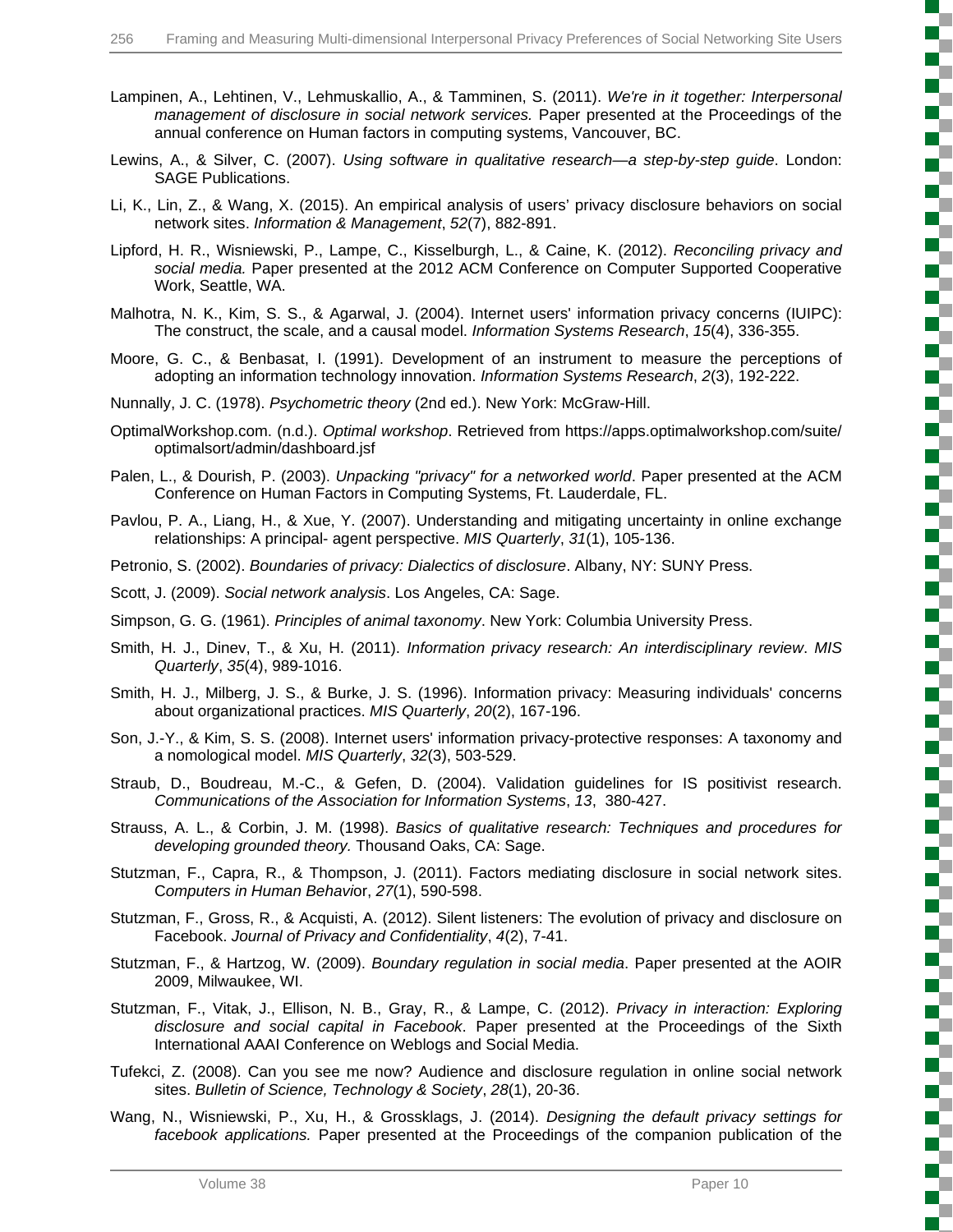17th ACM conference on Computer supported cooperative work and social computing, Baltimore, Maryland, USA.

- Wang, N., Xu, H., & Grossklags, J. (2011). *Third-party apps on Facebook: Privacy and the illusion of control.* Paper presented at the Proceedings of the 5th ACM Symposium on Computer Human Interaction for Management of Information Technology, Cambridge, Massachusetts.
- Wang, Y., Leon, P. G., Scott, K., Chen, X., Acquisti, A., & Cranor, L. F. (2013). *Privacy nudges for social media: An exploratory Facebook study.* Paper presented at the Second International Workshop on Privacy and Security in Online Social Media.
- Westin, A. F., & Louis Harris & Associates. (1981). *The dimensions of privacy: A national opinion research survey of attitudes toward privacy*. New York: Garland Publishing.
- Wisniewski, P. (2012). *Understanding and designing for interactional privacy needs within social networking sites* (doctoral dissertation). University of North Carolina at Charlotte, Charlotte, NC.
- Wisniewski, P., Islam, N., Knijnenburg, B., & Patil, S. (2015a). *Give social network users the privacy they want.* Paper presented at the the 2015 ACM Conference on Computer Supported Cooperative Work (CSCW 2015), Vancouver, BC, Canada.
- Wisniewski, P., Knijnenburg, B. P., & Lipford, H. R. (2014a). P*rofiling Facebook users' privacy behaviors*. Paper presented at the the Workshop on Privacy Personas and Segmentation at the Symposium On Usable Privacy and Security (SOUPS 2014), Menlo Park, CA.
- Wisniewski, P., Lipford, H., & Wilson, D. (2012). *Fighting for my space: Coping mechanisms for SNS boundary regulation*. Paper presented at the ACM Conference on Human Factors in Computing Systems, Austin, TX.
- Wisniewski, P., & Lipford, H. R. (2013). *Between nuance and rigor: Contextualizing and measuring SNS desired privacy level.* Paper presented at the 2013 ACM Conference on Computer Supported Cooperative Work, San Antonio, TX.
- Wisniewski, P., Xu, H., & Chen, Y. (2014b). *Understanding user adaptation strategies for the launching of facebook timeline.* Paper presented at the Proceedings of the SIGCHI Conference on Human Factors in Computing Systems, Toronto, Ontario, Canada.
- Wisniewski, P., Xu, H., Lipford, H., & Bello-Ogunu, E. (2015b). Facebook apps and tagging: The trade-off between personal privacy and engaging with friends. *Journal of the Association for Information Science and Technology*, *66*(9), 1883-1896.
- Xu, F., Michael, K., & Chen, X. (2013). Factors affecting privacy disclosure on social network sites: An integrated model. *Electronic Commerce Research*, *13*(2), 151-168.
- Xu, H., Dinev, T., Smith, H. J., & Hart, P. (2008). *Examining the formation of individual's privacy concerns: Toward an integrative view.* Paper presented at the Twenty Ninth International Conference on Information Systems, Paris, France.
- Xu, H., Dinev, T., Smith, H. J., & Hart, P. (2011). Information privacy concerns: Linking individual perceptions with institutional privacy assurances. *Journal of the Association for Information Systems*, *12*(12), 798-824.
- Zhou, T., & Li, H. (2014). Understanding mobile SNS continuance usage in China from the perspectives of social influence and privacy concern. *Computers in Human Behavior*, *37*, 283-289
- Zinoviev, D., & Duong, V. (2009). Toward understanding friendship in online social networks. International *Journal of Technology, Knowledge, and Society*, *5*(2), 1-8.